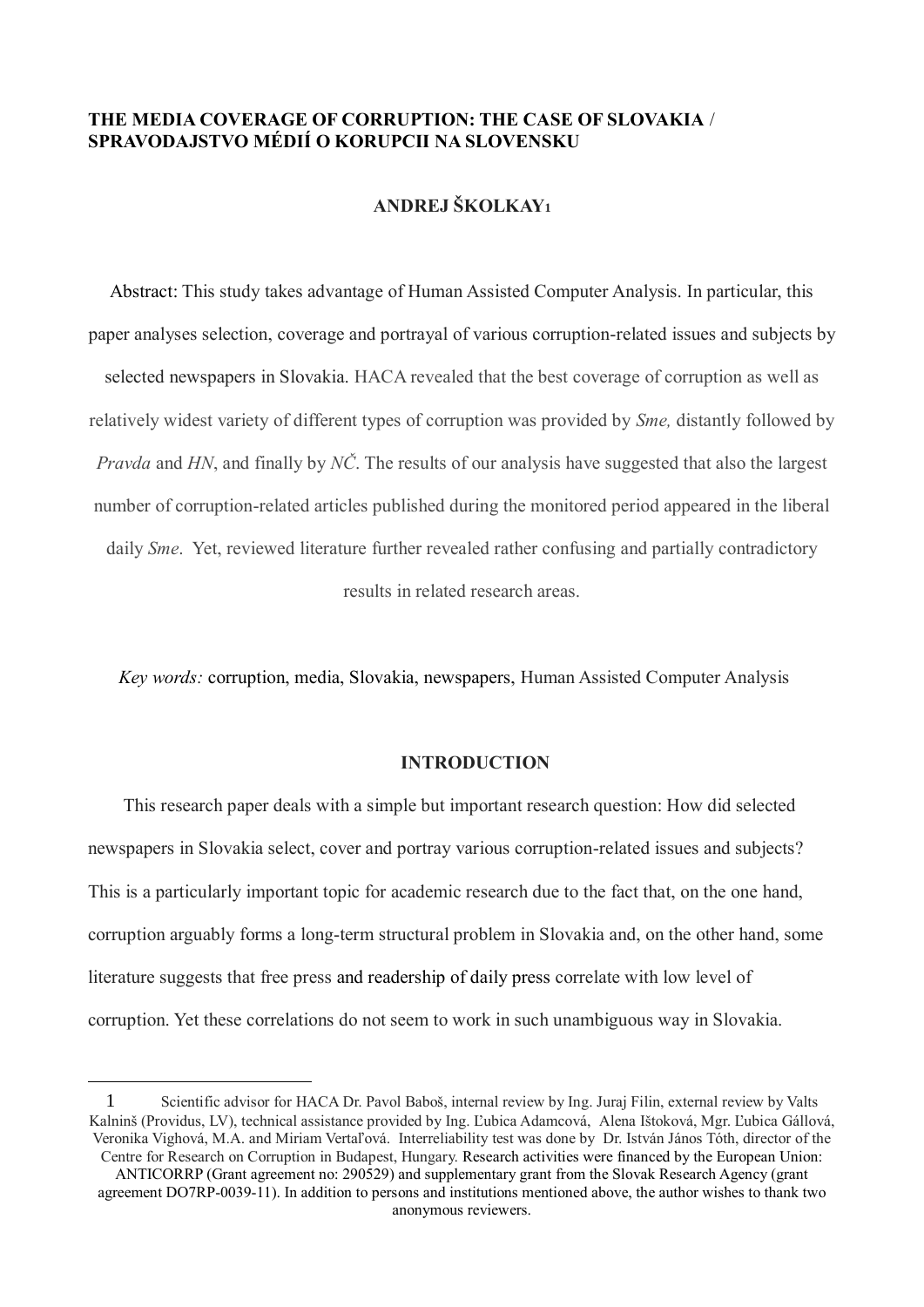Corruption, manifested in multiple forms, was perceived as widespread by 90% of the Slovak respondents in a 2013 Eurobarometer survey, while 14% of the Slovak respondents had experienced corruption themselves, as indicated by a report of the European Commission.<sup>2</sup> Although a great deal of publications have dealt with corruption in general (see Mungiu-Pippidi, 2013, 2014), regionally (see Baboš, 2015; Charron, Lapuente, and Rothstein, 2013; Grigorescu, 2006), from media perspective (Boeri and Severgnini, 2008; Suphachalasai, 2005), and also with corruption in Slovakia in particular (see Baboš and Malová, 2014), nothing has been published on this topic in terms of a more in-depth and long-term analysis of conditions in the local newspapers (see general and outdated description in Nagyová and Žitňanský, 2001).

The research conducted by Charon (2013, 116) has revealed that a general trust in the media regarding their credibility in coverage of corruption in politics and the public sector reached the maximal values in Finland, Ireland, Romania and the UK, whereas the lowest scores were reported in Austria, Croatia, Greece and the Czech Republic. Generally, on a scale of  $0 - 10$ , the levels of trust ranged between slightly above 4 and slightly more than 6. These findings have further demonstrated that no direct correlation can be drawn between the perception of corruption as projected by the media coverage, and the actual level of corruption in a country. For instance, Austria has not been regarded as a highly corrupted country (CPI TI 2013: score 69 points, rank 26/177)3, yet the level of trust in the portrayal of corruption by the local media was relatively low. On the other hand, Romania has been perceived as a highly corrupted nation (CPI TI 2014: score 43 points, rank 69/177), nevertheless, the public's faith in the media ability to handle corruption cases was among the highest. Slovakia has fared (with about 4.2 points) in the lower ranks of national ranges for general trust in the media coverage of corruption, sharing an equal position with Spain.

<sup>2</sup> European Commission: EU Anti-Corruption Report. Brussels: COM (2014) 38 final, p. 6, http://ec.europa.eu/dgs/home-affairs/e-library/documents/policies/organized-crime-and-humantrafficking/corruption/docs/acr\_2014\_en.pdf

<sup>3</sup> http://www.transparency.org/cpi2014/infographic/compare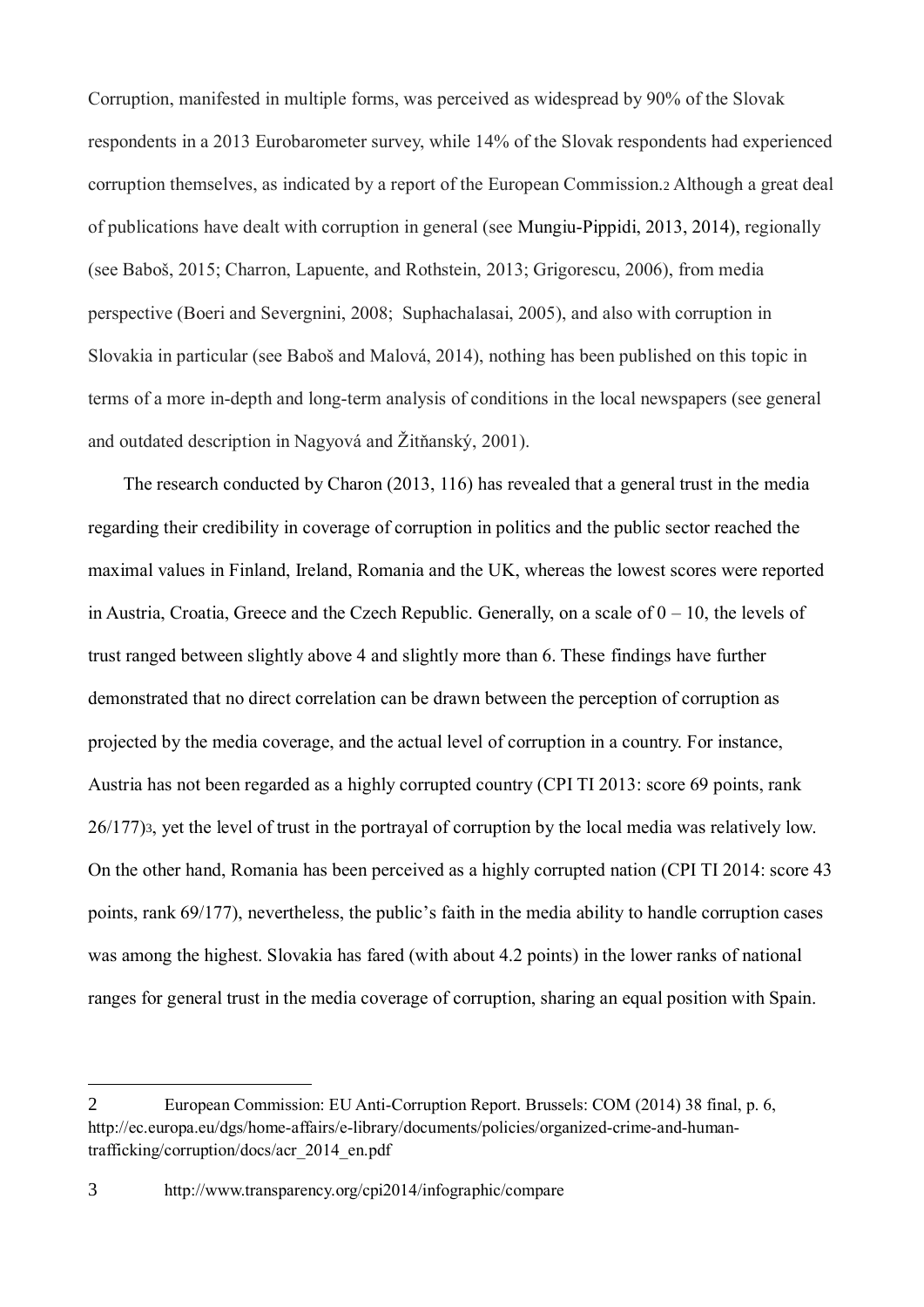Slovakia has also scored 50 points (rank 54/175, CPI TI 2014) and 47 points (rank 61/175, CPI TI 2013) in a perceived level of public sector corruption. This contradictory data therefore clearly suggests that it may be problematic to rely exclusively on the media reporting about corruption as an indicator of relevance.

Nevertheless, a study about the role of media vis-a-vis corruption is considered to be particularly important for the framework of political science as well. As mentioned, a strong and long-term correlation has been indicated between the press freedom and readership of daily press on the one side and low level of corruption on the other (Mungiu-Pippidi & Kukutschka, 2013, 38 charts 23 and 24; Stapenhurst, 2000, Figure 1 or p.2). Yet comparative analyses by Bec ke r, English and Vlad (2013) has suggested that although media freedom is negatively related to corruption, at least as perceived by the general public, the actual relationship is however relatively limited. Slovakia actually enjoyed a considerably high level of press freedom in the first half (2003-2008) of our research period which was later followed by a sudden and extensive deterioration of its position in ranking around 2008/2009. Nonetheless, since then the freedom of press has been slowly improving again, according to the Press Freedom Index compiled by the Reporters Without Borders.<sup>4</sup> However, this data does not seem to confirm the above-mentioned hypotheses on correlations between press freedom (and readership of daily press) and a low level of corruption. Is it thus possible that the missing factor of high (and declining) readership in the case of Slovakia can make a difference? It is true that in 2015, only 31% of Slovaks read 'last issue' of a newspaper, while 67% read any newspapers in the last fortnights (Median SK, 2015). Or perhaps this data on freedom of the press may not be entirely correct, as comparative estimations of the freedom of the press in Central and Eastern Europe in period 2005-2014 compiled from Nations in Transit study by Balčytiené (2015, 48) might suggest? In this research, Slovakia fared in the middle

<sup>4</sup> See http://index.rsf.org/ and https://en.wikipedia.org/wiki/Press Freedom Index. We have consulted this latter online version with P. Samy from  $index(Qrsf.org, 31$  Mar 2016 who wrote: "From what I see it seems that the datas are correct but I haven't read the page in detail ...The website is currently changing and in a few weeks every ranking will be available from 2002 and with the new edition (which will be released in a couple of weeks)."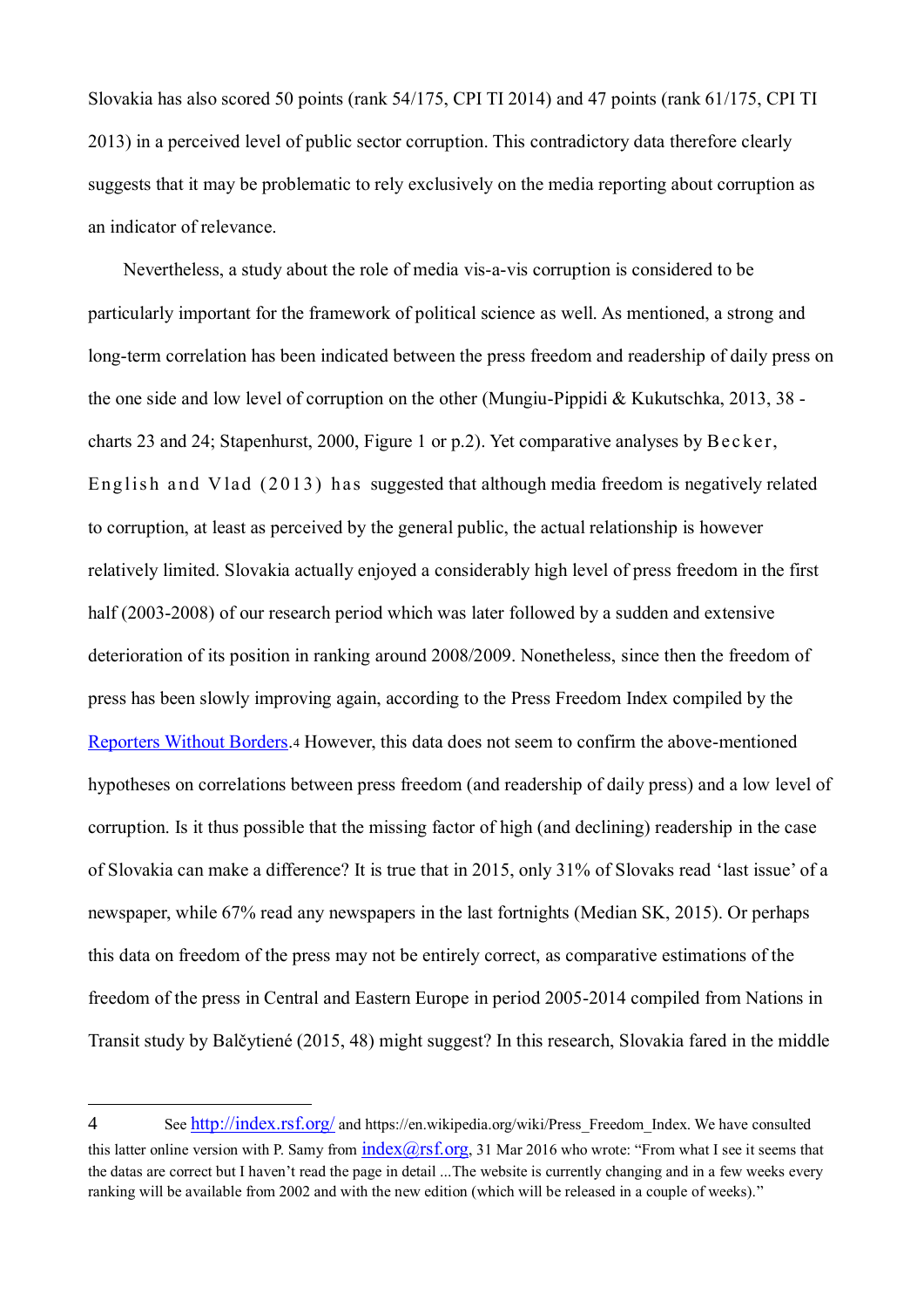of the group with a worsening in freedom of press since 2008, and especially between 2008 and 2011.

Costa (2013) is perhaps more correct with his opinion on the appearance of those countries with free press to be the ones witnessing an increase in perceived corruption. His study focused primarily on the countries that adopted the freedom of information (FOI) laws (Slovakia adopted FOI in 2000) and, according to him, a freedom of press in fact leads to a noticeable increase in publicly perceived corruption together with a simultaneous decrease in the quality of governance, rather than to the expected improvement. Moreover, an increase in perceived corruption apparently takes place particularly during the initial years of reform without major sustainability over a longer period. Costa used various corruption perception indices in his research project, both at the macroand micro-level. His observations are rather intellectually challenging, and inspire the following question: Do these results imply that these perceptions are actually based on intensive media coverage rather than a negative change in the real occurrence of corruption? Indeed, Baboš and Malová (2014) found that the people who directly experienced corruption in Slovakia only slightly increased its perception thereof. More importantly, Slovaks actually perceive corruption to be high due to the general distrust of the public institutions in effective fight against corruption, and not vice versa (Baboš and Malová, 2014).It is probably in this context that the role of the media in covering corruption contributes to a general negative mood in the society, although it is true that the level of social anomies has decreased from 68% to 58% between 2001 and 2008 (Schenk, 2000). Bergsdorf (2002) argued that the media can make public only a fraction of all wrongdoings they are familiar with. Waisbord (2000) further suggested that factors unrelated to the quality of journalistic work also affect the impact of an exposé. Moreover, contrary to the general assumption, the full-blown scandals which are concerned with substantively grave misconducts are rather difficult for media to initiate and, if left without re/actions of official institutions, politicians and relevant public personalities, virtually impossible to sustain on their own (Entman, 2012). In order to answer these and similar potential research questions, it is important to know the actual coverage of corruption in the Slovak print media. In particular, we have focused at the differences and similarities in the newspapers' coverage of corruption and the more detailed research questions are explained in sections 1 and 3.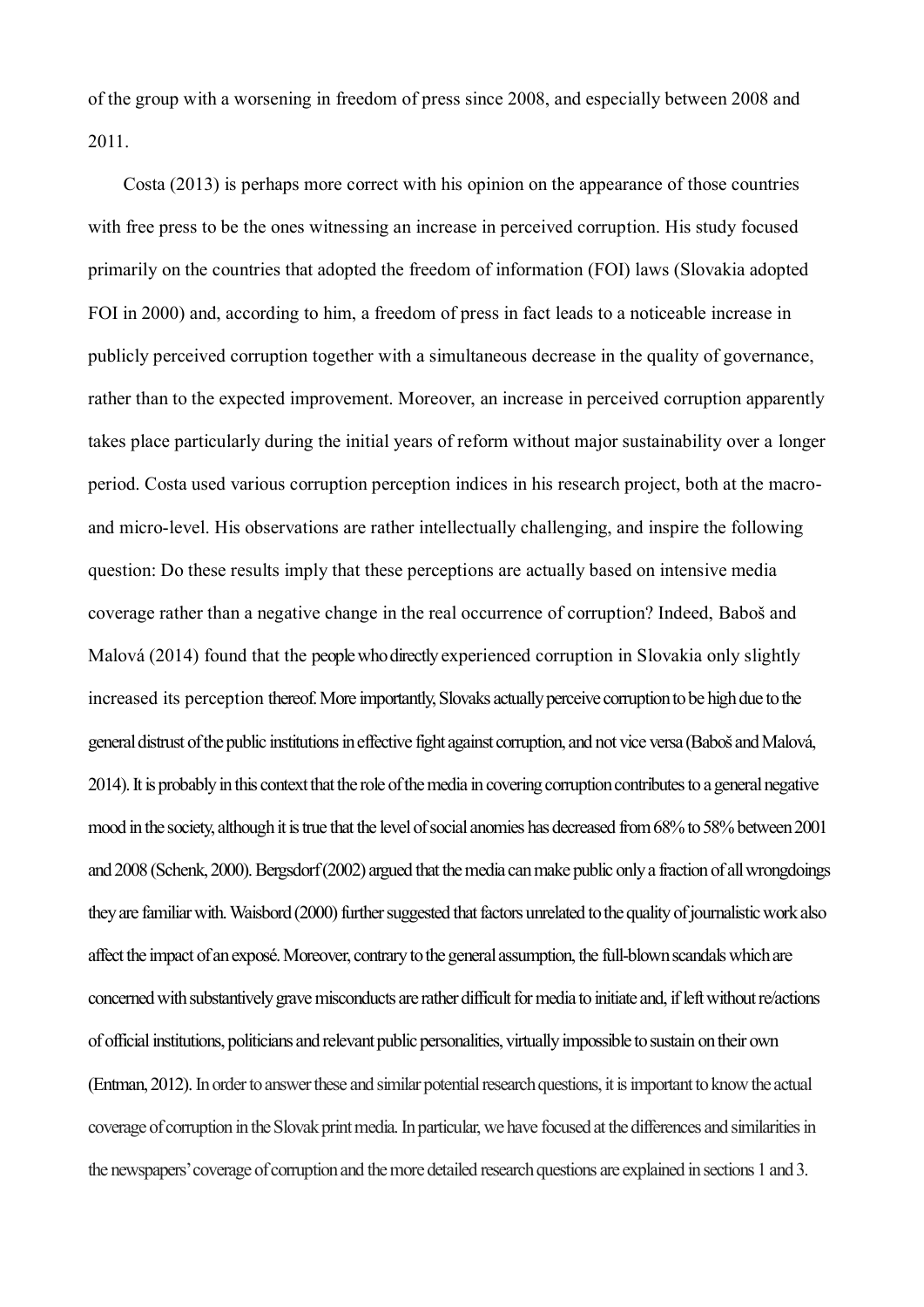Regarding theories which can partly help in explaining above mentioned confusing or contradictory data,Entman's (2012, 68) cascading activation model - especially the part related to hierarchy of influences within networks of news organisations -seems to work well in the Slovak case. This finding is further related to the importance ofMcCombs and Shaw's agenda setting and especially inter-media agenda setting theories which also seem to be relevant in our case. However, these tentative theoretical re-considerations partially question traditional notion of the role of media as the fourth power, i.e. to function as an independent critic of the government and a source of information for the public. The results actually show that even the private media cannot be seen as enacting an equally important watch-dog role in this area. This argument in turn highlights the importance of the uses and gratifications theory. Apparently, different media cover different needs (both in quantitative and qualitative terms) with respect to coverage of corruption scandals. Finally, it should be mentioned that many political economy theorists (such as McChesney, Murdock, Chomsky and Herman) do not sufficiently differentiate among different types of media owners and their various (or sometimes missing - especially in the case of foreign owners) vested interests.

### **1. METHODOLOGY**

The methodology used in this study takes advantage of Human Assisted Computer Analysis (HACA). The selection and application of methodological approach followed encouragement expressed by Chuang *et al* (2014, 2), who argued that meticulous manual codification can produce high-quality and intriguing data, however, such studies are only few and far between in the focus of their research. Indeed, we could not find any studies of this type for Slovakia, both inside the country or abroad. Yet we should be aware of the limitations of HACA. For example, Potts, Bednarek & Caple (2015) have suggested three reasons why it is challenging to analyse the construction of news values using computer-used methods. Of these, two are relevant for our study too. First, we need to look at how the text is constructed inter-textually. Second, the meaning of any word cannot be idenified reliably if the word is encountered in isolation.

The following thematic text analysis is further combined with a semantic approach. Our variables have indicated an occurrence of specific concepts related to corruption and relations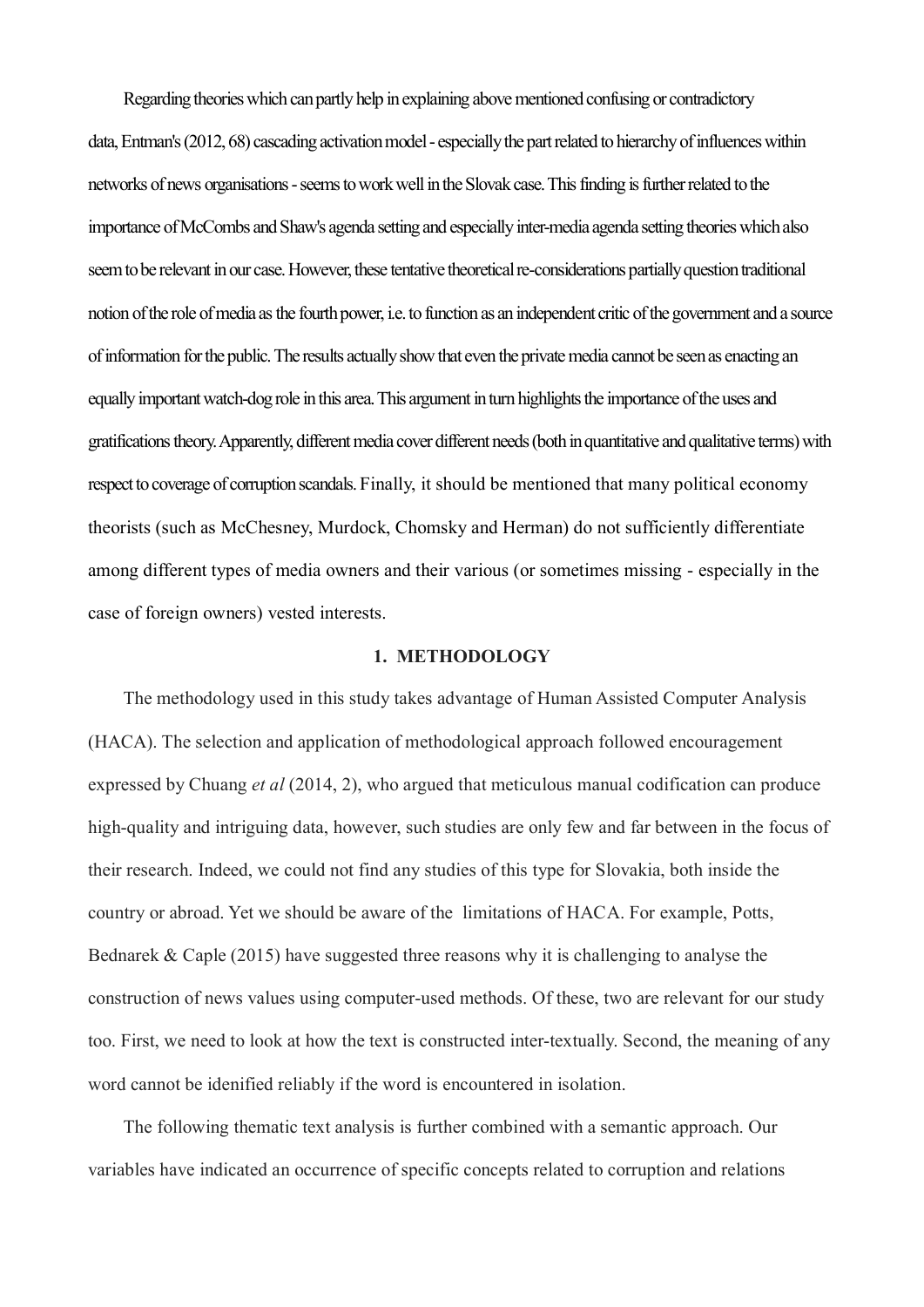among selected concepts have also been counted.

It seems that HACA has revealed interesting findings, especially meaningful patterns within the data. However, there were also some limitations related mainly to the process of coding. The adequate selection of method for reaching high-level coding reliability is essential to properly conducted content analysis, and an independent coding of the same data performed by at least two coders has thus proven to be absolutely necessary. Additionally, three intercoder reliability tests were necessary. First, a pre-test using a random procedure at an international sample (8 long English articles, a separate sample) was conducted and the results were manually cross-checked by the University of Perugia team. Second, we tested our approach at local sample (4x100 articles, a subset of the full sample) and the results were manually cross-checked by our research team. Coding disagreements were solved by using a 'majority' decision rule (the key researcher served as tie-breaker). Third, a reliability test was used during the coding of the full sample (randomly selected newspaper with 60 coded articles) and all but two indices (Q27 and 28) were included to calculate reliability in our sample. It was used Holsti's Coefficient or Holst's CR (50 articles). The finally achieved intercoder reliability level coefficient was 0.79..

Nevertheless, our research has also detected a few other issues related to some categories of indicators. For example, it remains problematic whether any questionable, but official representation of institution constitutes either only an individual transgression of norms, or, rather, a misdemeanour within that very institution. An example from 2015, which is related to largely discussed corruption accusations at FIFA, revealed that the whole group of functionaries were involved in corruption. Should we thus see this as an individual transgression of norms, or as, in the end, an institutional transgression of norms? This issue is very closely related to a criminal liability of corporations or corruption at the level of political parties. If an employee did something illegal to benefit the organization, the corporation itself could be held liable for his or her actions in many countries (although not in Slovakia at the time of our research).

The researchers manually coded all selected articles from our sample on the basis of different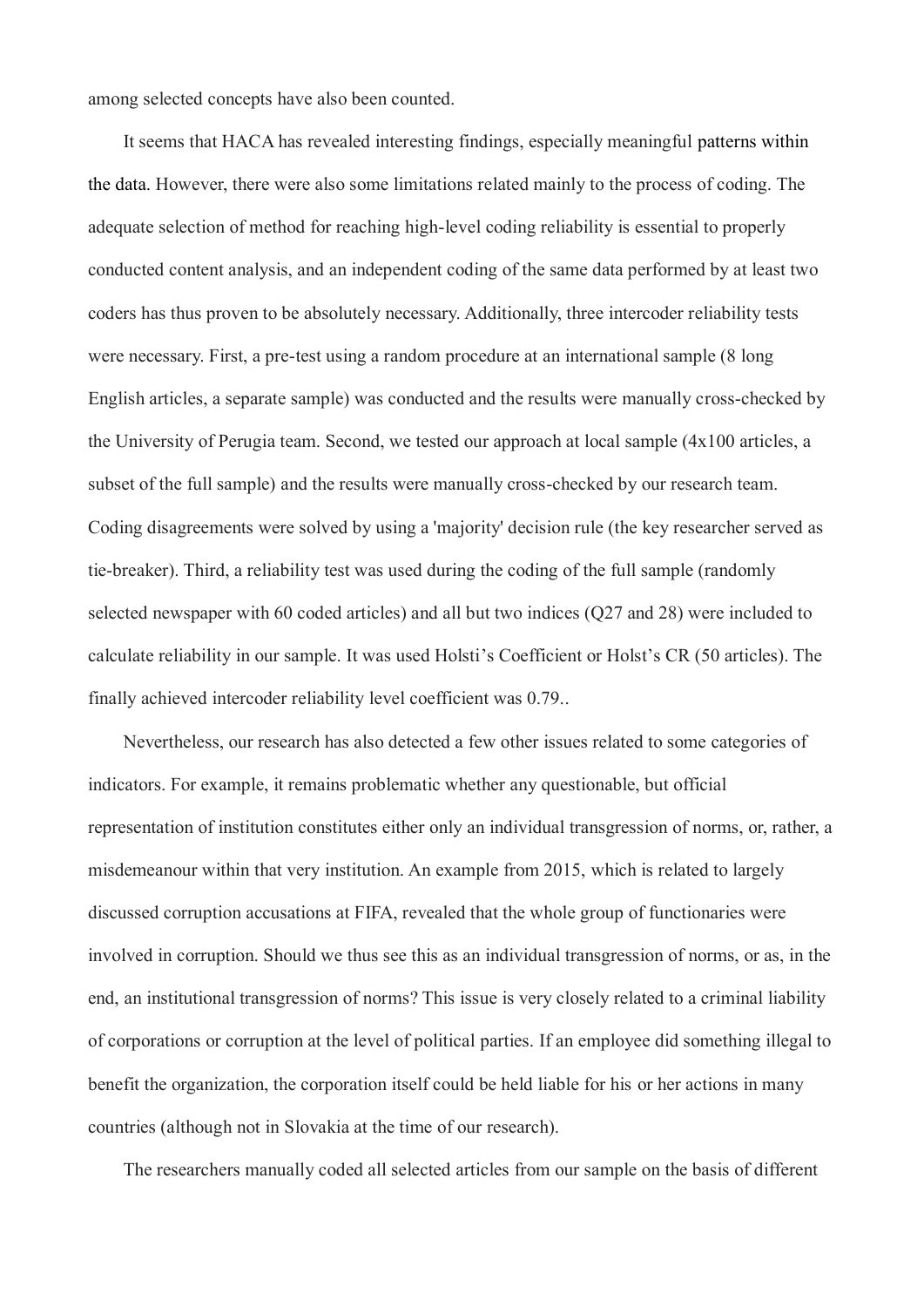key-words (or related words) generally associated with corruption (see Table 1): a) corruption, b) bribe, c) kickback, d) favouritism/clientelism, e) clientelism/cronyism, f) embezzlement, g) nepotism, familism, h) abuse of discretion/power/office, i) collusion. A precise analysis of the word 'bribe' in the context of linguistic and legal connotations has further emphasised the need to be cautious while using some other terms that naturally follow it in a logical sequence: 'favouritism', 'conflict of interests', 'clientelism' and 'nepotism'/'familism'. In reality, local linguistic conditions do not usually differentiate between the words 'nepotism' and 'familism', or 'favouritism' and 'clientelism'. Moreover, in local perspective, media reports sometimes confuse or interchange the term 'favouritism' with the words 'conflict of interests' (while connected to 'cronyism'), as well as 'clientelism' and/or 'nepotism'/'familism'. Linguistically, 'favouritism' was perhaps the most challenging word for translation and application. Its accurate translation (literally "protekcionárstvo") does actually occur rather exceptionally in the phraseology of media reports and various alternatives for the description of this corrupted practice are generally used instead. 'Favouritism' has been ranked as the second or third term in the list of specific words, and, together with 'clientelism'/'cronyism' and 'conflict of interest', it seems to represent some particularly important issues prevailing in present-day Slovakia. Indeed, an OECD survey from 2009 confirmed that less than a quarter of respondents believed that promotions in the civil service sector in Slovakia could be actually conveyed in absolute accordance with the employee's effort and hard work (Meyer-Sahling, 2009, 36-37).

'Kickback' is an expression used to describe a form of grand corruption. Regarding the above discussion, it is interesting that it has occurred as the third specific word in our research, with an exclusion of the general term 'corruption'. Nevertheless, the frequency of its usage in media reporting is clearly much lower – it appears five times less than the word 'bribe', and less than half as many times as all the words in the above mentioned groups, which are largely related to public/state administration. The term 'kickback' can also mean a legal form of exchange (a commission; rake-off), thus further reducing the overall number of words related to corruption.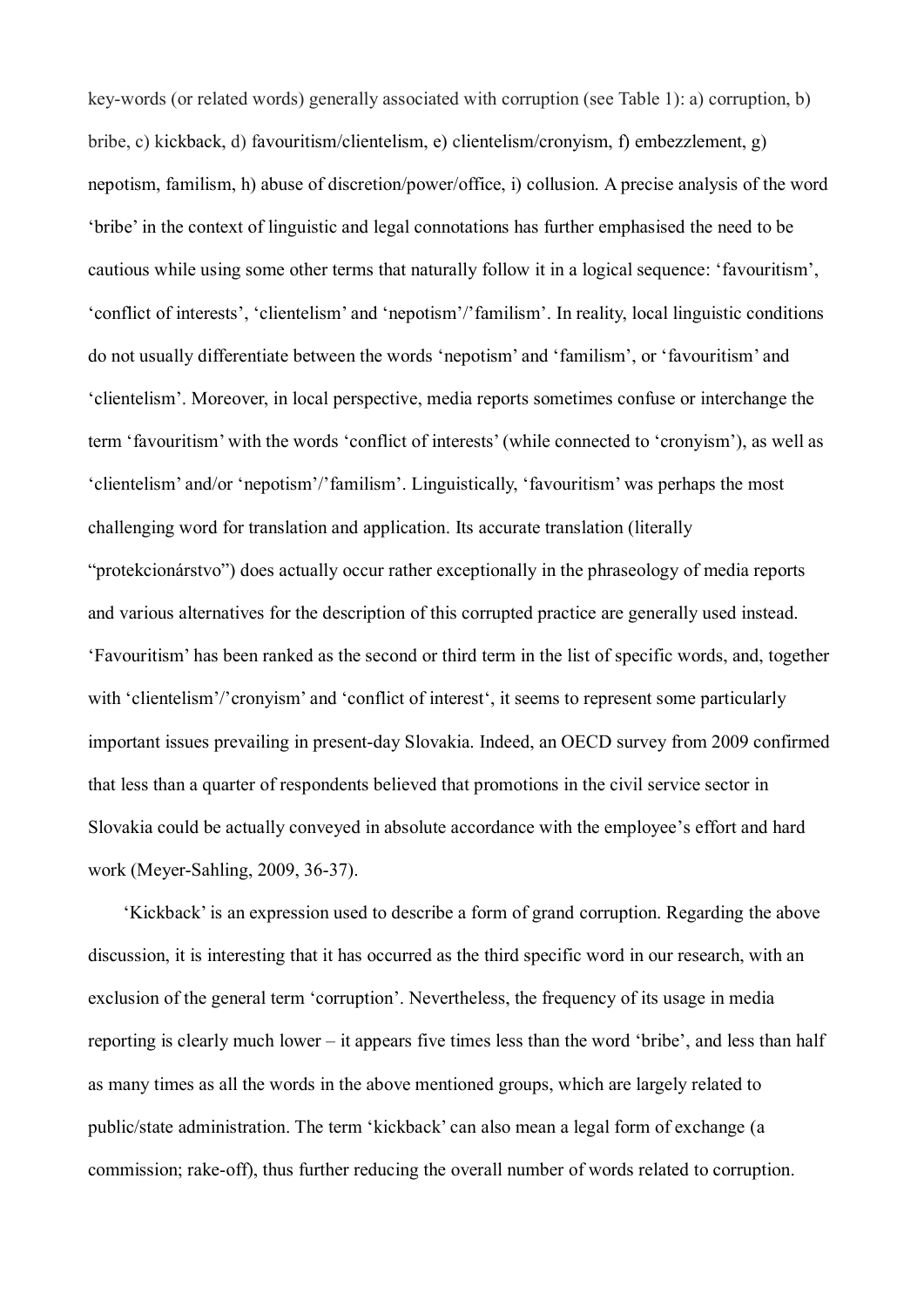Researchers did not actually code all articles in HACA – instead, a "constructed week" of coverage was created for four selected newspapers in the period of 2004-2013. "Constructed weeks" in a two-month period mean that we have first randomly selected a certain number (defining a day in a week). Starting with this number, we had constructed a full imaginary week of coverage in each newspaper for each year, invariably selecting each consecutive day of coverage. The research aimed at a sample that would cover a "constructed" two-month period in this way. Using this method, we had obtained a total of 356 selected articles from *Pravda*, 376 selected articles from *Hospodárske noviny* (*HN)*, 152 selected articles from tabloid *Nový Čas (NČ)* and 570 selected articles from *Sme*. It is also necessary to mention that an average weekly number of all types of articles on every topic was calculated on 280 articles in *NČ* (published 7 times a week), 325 articles in *HN* (published 5 times a week), 350 in *Sme* (published 6 times a week) and 350 in *Pravda* (published 6 times a week).

| <b>Keyword</b>                         | Frequency | $\frac{6}{6}$ |
|----------------------------------------|-----------|---------------|
| Corruption                             | 26 944    | 55,3          |
| <b>Bribe</b>                           | 13 997    | 28,7          |
| Kickback                               | 2426      | 5,0           |
| Favouritism                            | 1712      | 3,5           |
| Clientelism/cronyism                   | 2202      | 4,5           |
| Embezzlement                           | 338       | 0,7           |
| Nepotism, Familism                     | 558       | 1,1           |
| Abuse of discretion/of power/of office | 352       | 0,7           |
| Collusion                              | 158       | 0,3           |
| Total                                  | 48 687    | 100,0         |

**Table 1: RECURRING KEYWORDS**

As explained above, word-by-word "mechanical" analysis of recurring words can be

potentially misleading.

### **2. THE ANALYSED MEDIA CORPUS**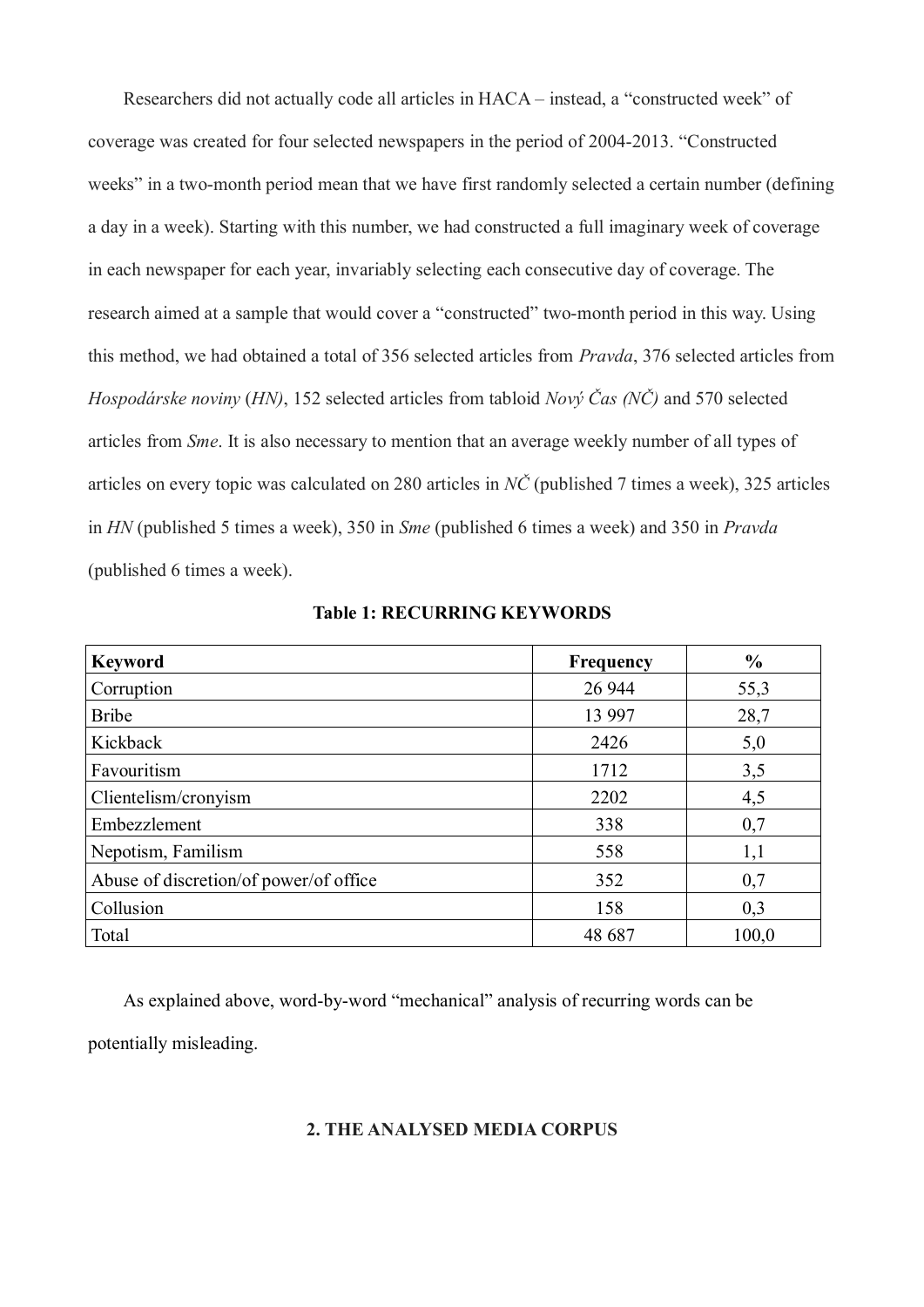Four daily newspapers (printed media) were selected for further analysis from the group of relevant publications. The newspapers published uninterruptedly in Slovakia at that time (2004- 2013) included *Hospodárske noviny* (the Business Daily in translation), *Nový Čas* (a tabloid daily, the New Times), *Pravda* (a quality daily, the Truth), *Sme* (a quality daily, the We Are), *Šport-Niké* (a sports daily), *Új Szó* (a daily in the Hungarian language, the New Word) and the regional daily *Korzár* (The Corsair). From all of these newspapers, the first four were selected on the basis of a generally coordinated approach in consultation with other international teams. The underlying reason for the selection of these dailies was decided upon to represent two quality newspapers ideally from different ideological backgrounds -, along with one business and one tabloid newspaper.

A brief description of the prominent Slovakian news publications is given below. *Pravda* – this quality newspaper is self-defined as a liberal-left oriented daily.5 *Sme* – this daily is considered as a liberal-right oriented quality/elite newspaper, although it does not openly declare its ideological or political affiliation.<sup>6</sup> Established in 1993, most of its original staff seceded from the daily *Smena* as a result of political pressure coming from the contemporary government at the time.

*Hospodárske noviny* – this newspaper was previously a federal weekly periodical, however, after the split-up of Czechoslovakia in 1993, it has been converted into a business daily – the only one of its kind in present Slovakian press.<sup>7</sup> The paper does not claim to follow any specific ideology, but it clearly shows free enterprise orientation.

*Nový Čas* – this is the most popular tabloid newspaper in Slovakia, and an off-shoot of *Čas*, which was a marginal newspaper of a former puppet political party during the communist era under the name *Ľud* (The People). However, *NČ* has undergone a radical transformation, both in content and

6 See http://www.petitpress.sk/ponukane-tituly/dennik-sme/

7 See http://mafraslovakia.hnonline.sk/titul/hospodarske-noviny

<sup>5</sup> See http://www.pravda.sk/info/7036-o-nas/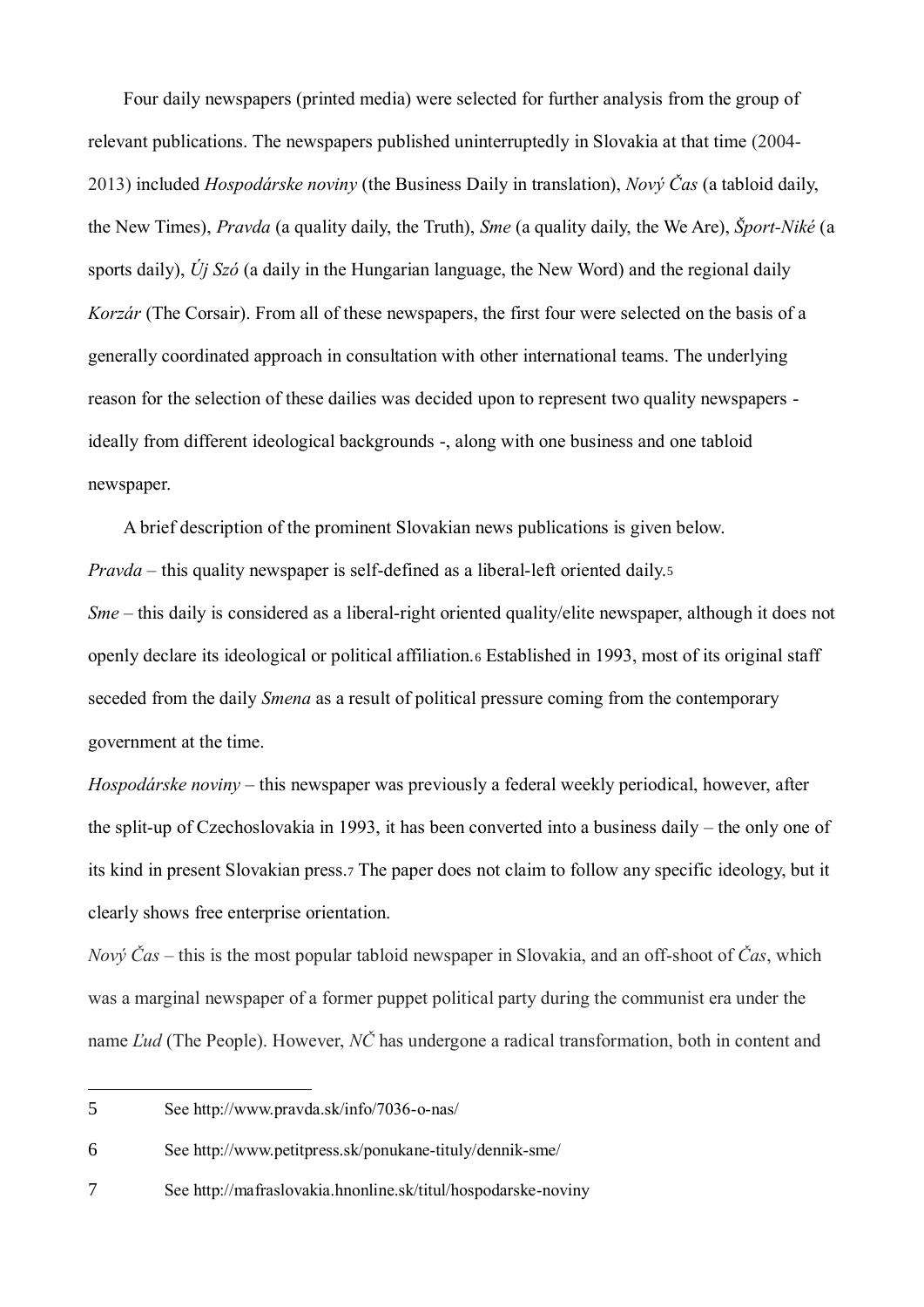circulation.

A figure 1 below shows the readership of selected dailies during the researched period.





\*Data for the first quarter of each year. Data for *Hospodárske noviny* is available only from 2009.8

The data on readership (the percentage shares of the overall readership) does not seem to indicate any clear correlation between the quality and quantity of reporting on corruption, and the interest of readers in these particular outlets.

The ownership of the four analyzed periodicals shows changes in the case of three news outlets during period in question: *Sme*, *Pravda* and *NČ.* In 2016, apart from *NČ*, all these papers have had new owners: one local, one foreign (a Czech citizen with Slovak origin), and one owner who was not clearly identifiable.<sup>9</sup> In retrospect, it can be said that the majority or equal-share foreign ownership was clearly very helpful in guaranteeing the editorial independence of all four news outlets (see also UEA, 2013; Ociepka and Woźna, 2009). A 2015 Narrative Report on Media Plurality Monitor for Slovakia (Školkay, 2015) revealed that media ownership may be a major future challenge for the media to report freely on corruption or any other topics. Lipták (2014, 9)

<sup>8</sup> Source: Compiled from various quarterly and annual reports of Median SK, http://www.median.sk/na\_stiahnutie.php.

<sup>9</sup> Source: http://medialne.etrend.sk/vlastnici-medii.html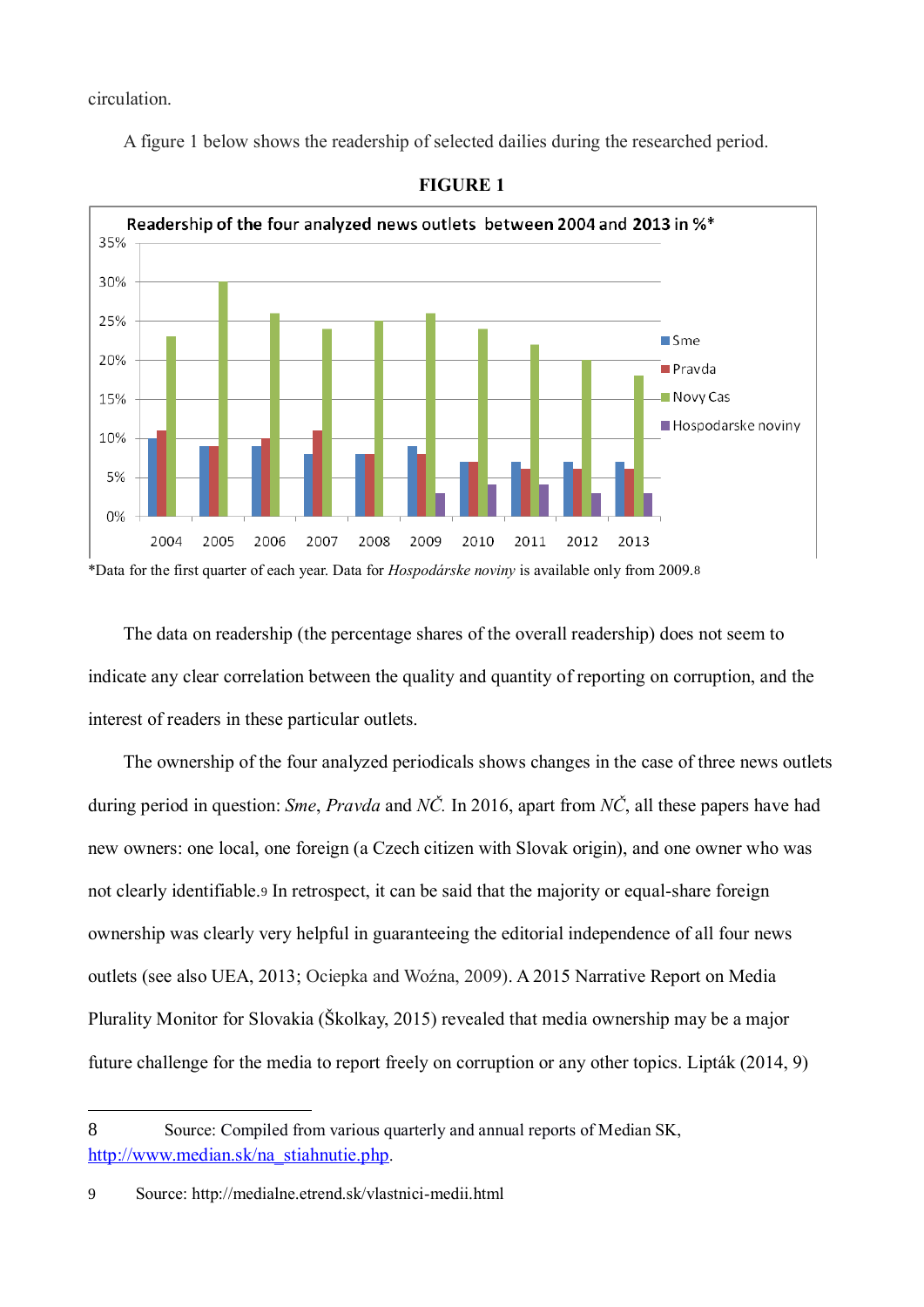also argued that the goal of new owners in fact seems to lie in achieving an influence over public opinion, and not making money in the media sector.

It should be also mentioned here that the Worlds of Journalism Study (WJS)<sup>10</sup> does not sufficiently differentiate among different types of ownership (question C15) as well as does not directly focus on impact of changes in ownership on journalistic work (C18, closest indicators are competition, advertising consideration and profit making pressures) which is a potentionally serious analytical shortcoming affecting this project and leading to eventually inaccurate comparative conclusions. Even the differentiation among private, public and state ownerships and their combinations cannot be seen as entirely satisfactory solution for further analysis of impact made by media owners in WJS (question T-9). In general, the cummulative research suggests that business owners are capable of influencing the freedom of speech by influencing the media they control, even though modus operandi in practice might differ from country to country (de Beer, Láb, Strielkowski, Tejkalová, 2015, 226).

# **3. COMPARATIVE ANALYSIS OF THE FOUR NEWSPAPERS – GENERAL PARAMETERS**

The data displayed in the figure 2 below shows clearly that the largest number of corruptionrelated articles published during the period of 2004-2013 appeared in the liberal daily *Sme.* This is not surprising due to a general recognition of *Sme* as both an agenda-setting as well as intermedia agenda-setting newspaper (see Galmišová, 2015; Čikovský, 2015, Kernová, 2014, for international comparison see Entman, 2012, 68).

The number of corruption-related articles published by the two other serious dailies, *Pravda*  and *HN*, were approximately the same.

### **Figure 2: Number of Articles per Selected News Outlet**

<sup>10</sup> See Master questionnaire, 2012-14, version 2.5 consolidated, retrieved from http://www.worldsofjournalism.org/download.htm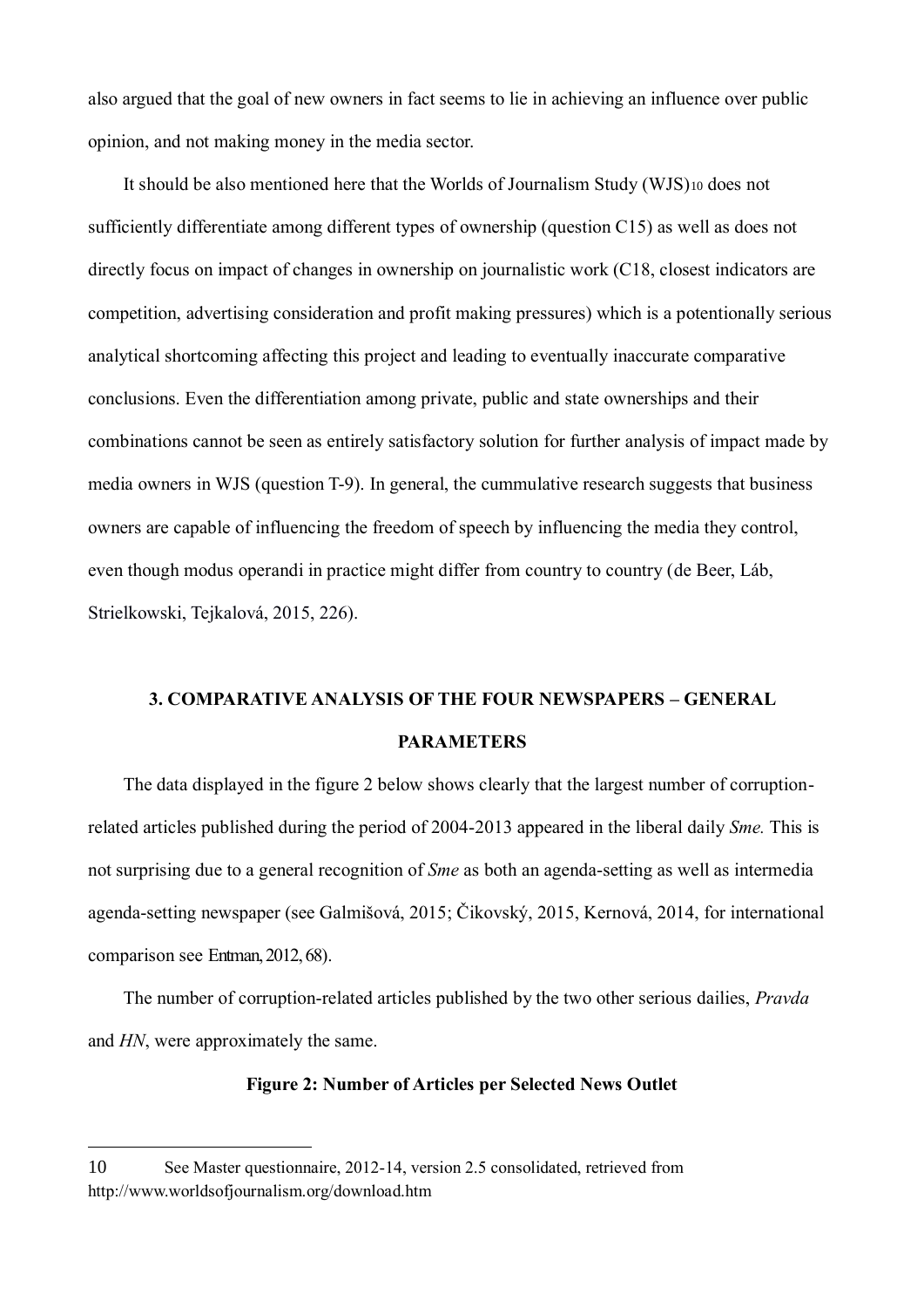

The tabloid *NČ* published considerably fewer reports on corruption issues, possibly due to its compactness: the tabloid is relatively smaller in page size and with fewer pages. Moreover, the main focus of its subject-matter relies on concocting an attractive medley of scandal and gossip, which is not necessarily related to corruption. To review the displayed data from a global perspective, it may be said that the topic of corruption received "standard" coverage in the liberal-left daily *Pravda* as well as in the business daily *HN*, and "modest" coverage in the daily tabloid *NČ,* which might have performed better if it had had a more generous format in the number and size of its pages. The agenda-setting daily *Sme,* true to its reputation, did indeed set the leading agenda both by launching a larger number of stories on one specific topic, and furthermore, by following them up in a systematic and organised manner, even in comparison to the other two serious newspapers.

A compilation of the frequency in using particular words by the four analysed newspapers (Table 1) revealed that 'corruption' was the most frequently employed term. However, an analysis of the media coverage of corruption in these newspapers further indicated a 'bribe' as the most commonly occurring word among the more specific terms. Such a finding actually implies that the Slovak media generally covers the most obvious aspects of corruption, which are, however, at the same time the least relevant ones from a social and political point of view. Bribery is probably the most notorious form of corruption. In fact, even official reports by the authorities and researches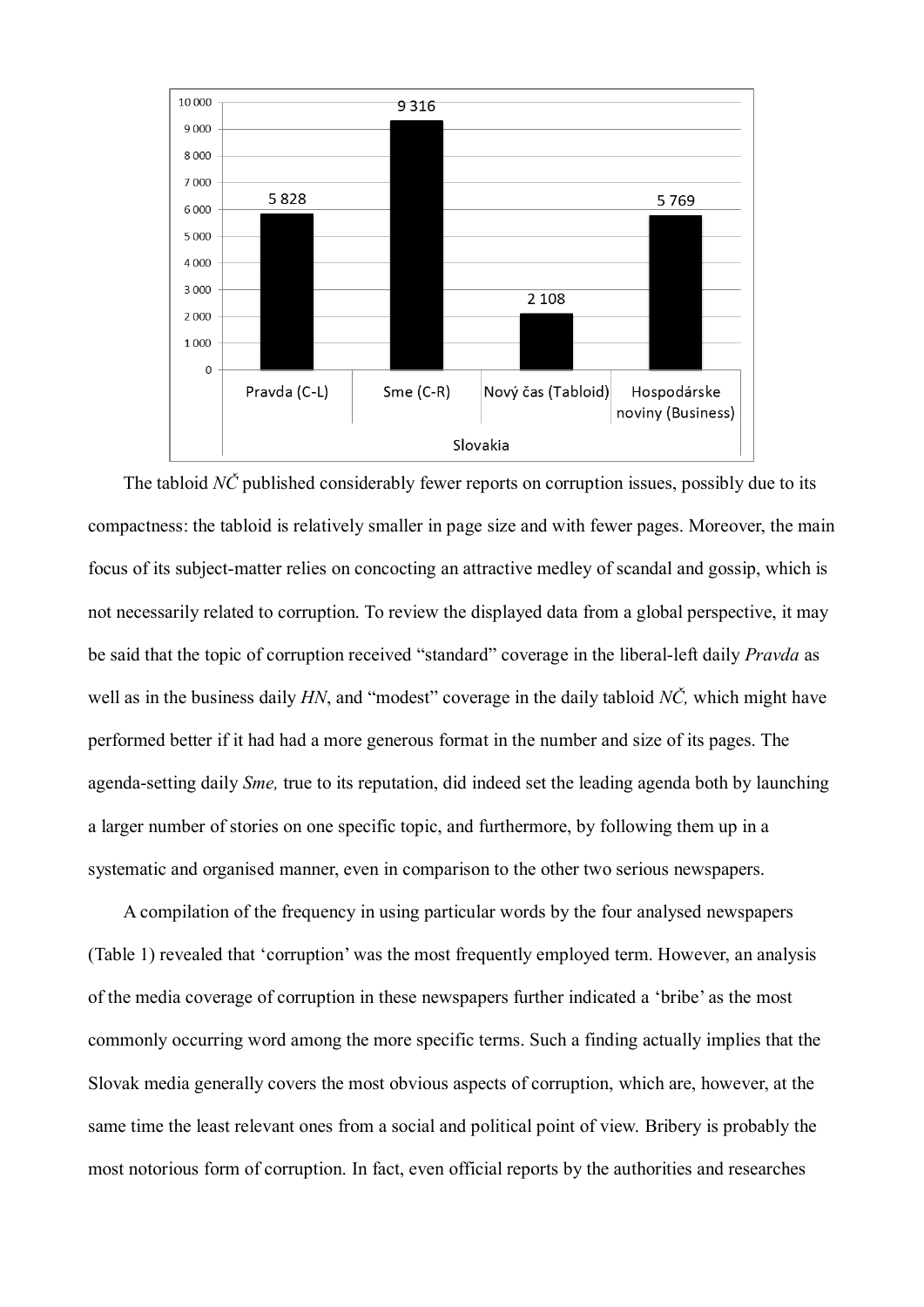based on perception, including media reporting, may not occasionally portray the real situation: and this is particularly true in the case of corruption (Mungiu-Pippidi, 2013). It is also legitimate to believe that only a fraction of committed corruption actually gets to be reported, and these instances are not necessarily the ones of the biggest importance. Indeed, the hundreds of minor (or relatively minor) corruption cases are heard before the Slovak courts every year, whereas very few cases of large-scale corruption do not even go beyond a disclosure (Transparency International Slovakia, 2014).

## **4. COMPARATIVE ANALYSIS OF THE FOUR NEWSPAPERS – SPECIFIC INDICATORS**

A detailed comparative analysis of four selected newspapers is reported in this section. First, we focused on specific types or categories about corruption, which were present in our sample (Table 2). All of the four examined news outlets mostly contained articles about 'corruption in general', and about cases of 'bribery, kickback, or pay off'. However, we can see that the biggest variety in types of corruption was covered by the daily newspapers *Sme*, *Pravda,* and *HN,* whereas *NČ* showed the lowest variety of these types. *Sme* covered the relatively widest variety of categories in corruption, while *HN* focused more on corruption related (directly or indirectly) to business activities and roles of civil servants, such as 'fraud' and 'clientelism'. *Sme* also covered more corruption cases than the tabloid *NČ* and any of the two quality dailies combined.

The aggregated and adjusted data has suggested that 'bribe, kickback, or pay off' were the most often covered types of corruption (of those that we were able to categorise in our selected sample). The second most frequent type was the general topic of 'corruption'. Again, an issue of 'clientelism' has emerged as an important problematic factor in Slovakia.

The puzzling phenomenon of the non-occurrence of any case identified as a 'revolving door' (a movement of personnel between legislative and regulative roles, and the industries affected by the legislation and regulation) may be considered to be the result of either a strong legislation that prevents this potentially corruptive behaviour from happening or, more likely, as a phenomenon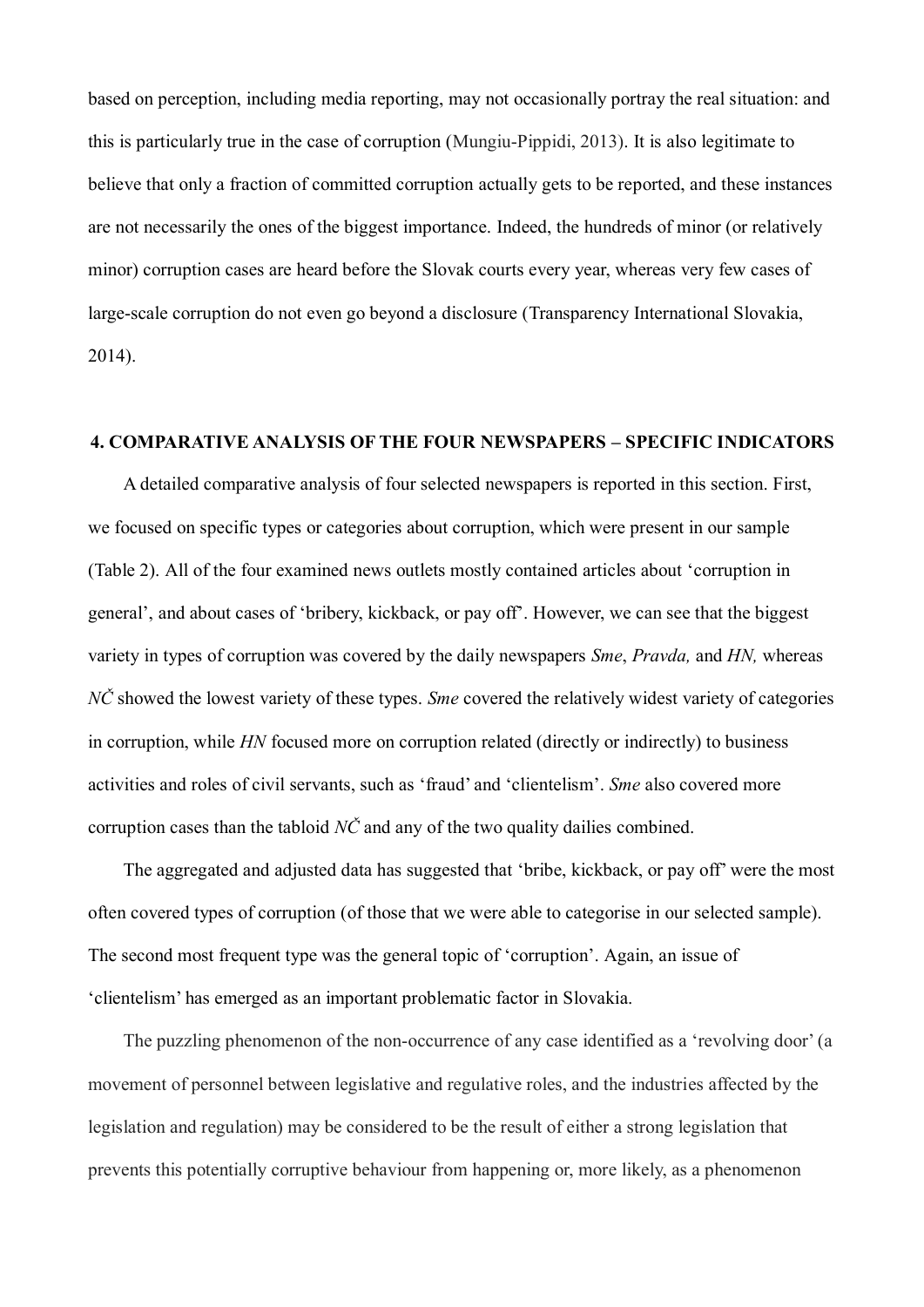which is not seen to be corruption in Slovakia (or at least, not identified with the help of our key words). In fact, this is probably a rather specific term, often misplaced by the term 'conflict of interest' (or a similar term, such as 'abuse of discretion/power/office') in the local conditions.

|                |                                         |                |               |                | <b>Table 2: THE MAIN TYPES OF CORRUPTION</b><br>PRESENTED IN THE SELECTED NEWSPAPERS |                  |               |                         |               |              |                |                        |
|----------------|-----------------------------------------|----------------|---------------|----------------|--------------------------------------------------------------------------------------|------------------|---------------|-------------------------|---------------|--------------|----------------|------------------------|
|                |                                         |                | <b>Sme</b>    |                | Pravda                                                                               |                  | <b>HN</b>     |                         | NČ            |              | <b>Summary</b> |                        |
|                |                                         | cases          | $\frac{0}{0}$ | cases          | $\frac{0}{0}$                                                                        | cases            | $\frac{0}{0}$ | cases                   | $\frac{0}{0}$ | cases        | $\frac{0}{0}$  | Valid<br>$\frac{0}{0}$ |
| $\mathbf{1}$   | Bribery                                 | 124            | 35,6          | 91             | 41,2                                                                                 | 54               | 28,3          | 58                      | 54,2          | 327          | 37,7           | 38,43                  |
| $\overline{2}$ | Embezzlement                            | 8              | 2,3           | 5              | 2,3                                                                                  | 10               | 5,2           | $\boldsymbol{0}$        | 0,0           | 23           | 2,65           | 2,70                   |
| $\overline{3}$ | Illegal funding of<br>political parties | 6              | 1,7           | $\overline{4}$ | 1,8                                                                                  | 3                | 1,6           | $\boldsymbol{0}$        | 0,0           | 13           | 1,50           | 1,53                   |
| $\overline{4}$ | Solicitation                            | 18             | 5,2           | $\overline{2}$ | 0,9                                                                                  | $\overline{4}$   | 2,1           | 3                       | 2,8           | 27           | 3,11           | 3,17                   |
| 5              | Abuse of<br>discretion                  | 8              | 2,3           | 13             | 5,9                                                                                  | 6                | 3,1           | $\overline{4}$          | 3,7           | 31           | 3,58           | 3,64                   |
| 6              | Collusion, cartel                       | $\mathbf{1}$   | 0,3           | $\mathbf{0}$   | 0,0                                                                                  | $\overline{7}$   | 3,7           | $\boldsymbol{0}$        | 0,0           | 8            | 0,92           | 0,94                   |
| $\overline{7}$ | Clientelism                             | 39             | 11,2          | 38             | 17,2                                                                                 | 26               | 13,6          | 8                       | 7,5           | 99           | 11,42          | 11,63                  |
| 8              | Revolving door                          | $\theta$       | 0,0           | $\theta$       | 0,0                                                                                  | $\boldsymbol{0}$ | 0,0           | $\boldsymbol{0}$        | 0,0           | $\theta$     | 0,00           | 0,00                   |
| 9              | Conflict of<br>Interests                | 23             | 6,6           | 6              | 2,7                                                                                  | 11               | 5,8           | $\overline{\mathbf{3}}$ | 2,8           | 42           | 4,84           | 4,94                   |
| 10             | Fraud                                   | 8              | 2,3           | $\overline{4}$ | 1,8                                                                                  | 29               | 15,2          | $\overline{2}$          | 1,9           | 20           | 2,31           | 2,35                   |
| 11             | Corruption in<br>general                | 108            | 31,0          | 54             | 24,4                                                                                 | 35               | 18,3          | 27                      | 25,2          | 260          | 29,99          | 30,55                  |
|                | Other                                   | $\overline{0}$ | 0,0           | $\mathbf{1}$   | 0,5                                                                                  | $\theta$         | 0,0           | $\mathbf{0}$            | 0,0           | $\mathbf{1}$ | 0,12           | 0,12                   |
| 99             | Not applicable                          | 5              | 1,4           | 3              | 1,4                                                                                  | 6                | 3,1           | $\overline{2}$          | 1,9           | 16           | 1,85           |                        |
|                | Total                                   | 348            | 100,0         | 221            | 100,0                                                                                | 191              | 100,0         | 107                     | 100,0         | 867          | 100,0          | 100,0                  |

Secondly, the researchers used the principal-agent-client model. In this model (see e.g. Groenendijk, 1997), a client (e.g. a businessman) – as an initiator of a corrupt transaction – acts as the briber and offers a bribe to the agent (e.g. a public official). In return, the client procures an advantage in an illicit manner (e.g. obtains an unauthorized permit).

In most of the news outlets (*Sme, Pravda* and *HN*), the most frequent position of the agent was 'unidentifiable', meaning there was no category applicable to the position mentioned in the case (Table 3). Considering this objection, the most frequent agent position in *NČ* was a 'sport actor' (16%). 'Sport actors' were also identified in the other news outlets, however, with considerably lower frequency. The other news outlets focused more on the cases of 'government or high state representatives' and 'public officials' (and 'mayors or local administrators' in the case of *Sme*), or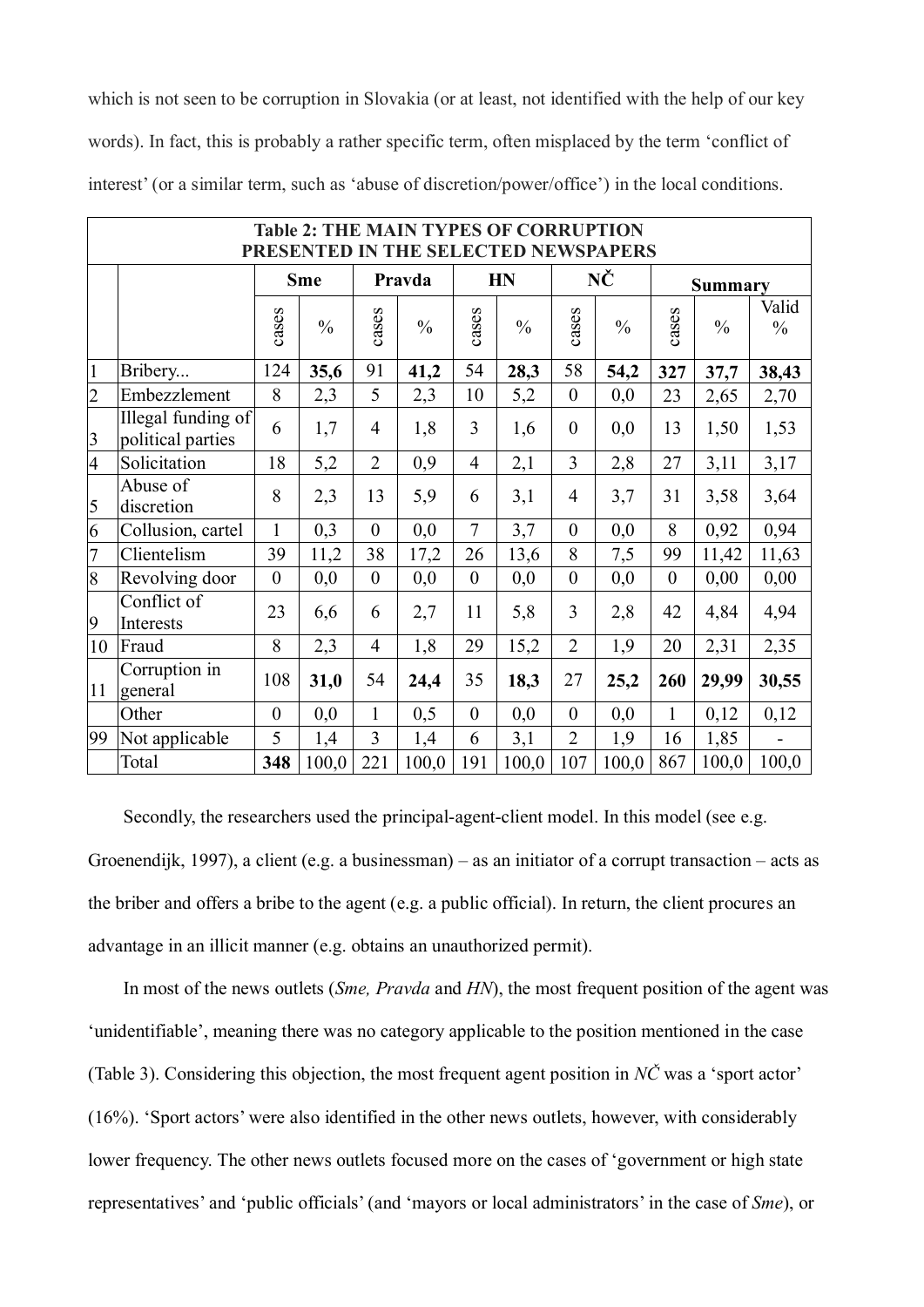|                | <b>Table 3: THE AGENT POSITION PRESENTED IN THE SELECTED NEWSPAPERS</b> |                  |                  |                  |                  |                  |                  |                  |                  |                |                |                        |  |  |
|----------------|-------------------------------------------------------------------------|------------------|------------------|------------------|------------------|------------------|------------------|------------------|------------------|----------------|----------------|------------------------|--|--|
|                |                                                                         | <b>Sme</b>       |                  |                  | Pravda           |                  | <b>HN</b>        |                  | NČ               |                | <b>Summary</b> |                        |  |  |
|                |                                                                         | cases            | $\frac{0}{0}$    | cases            | $\frac{0}{0}$    | cases            | $\frac{0}{0}$    | cases            | $\frac{0}{0}$    | cases          | $\frac{0}{0}$  | valid<br>$\frac{0}{0}$ |  |  |
| $\mathbf{1}$   | Government or state<br>high represent.                                  | 108              | 10,3             | 65               | 9,8              | 32               | 5,6              | 12               | 3,7              | 217            | 8,34           | 23,09                  |  |  |
| $\overline{2}$ | Public official (middle<br>and low level)                               | 65               | 6,2              | 33               | 5,0              | 35               | 6,1              | 23               | 7,2              | 156            | 6,00           | 16,60                  |  |  |
| $\overline{3}$ | Public relation officer,<br>press officer                               | $\boldsymbol{0}$ | $\boldsymbol{0}$ | $\mathbf{1}$     | 0,2              | $\mathbf{1}$     | 0,2              | $\boldsymbol{0}$ | $\boldsymbol{0}$ | $\overline{2}$ | 0,08           | 0,21                   |  |  |
| $\overline{4}$ | Politician                                                              | 36               | 3,4              | 28               | 4,2              | 35               | 6,1              | $\overline{4}$   | 1,2              | 103            | 3,96           | 10,96                  |  |  |
| 5              | Mayor, local<br>administrators                                          | 43               | 4,1              | 12               | 1,8              | 18               | 3,1              | 9                | 2,8              | 82             | 3,15           | 8,72                   |  |  |
| 6              | Businessman, CEO                                                        | 23               | 2,2              | $\overline{4}$   | 0,6              | 26               | 4,5              | 5                | 1,6              | 58             | 2,23           | 6,17                   |  |  |
| $\tau$         | Citizen                                                                 | $\boldsymbol{0}$ | $\boldsymbol{0}$ | $\boldsymbol{0}$ | $\boldsymbol{0}$ | $\mathbf{1}$     | 0,2              | $\overline{2}$   | 0,6              | $\overline{3}$ | 0,12           | 0,32                   |  |  |
| 8              | Judge, Prosecutor,<br>Inspector                                         | 28               | 2,7              | 20               | $\overline{3}$   | 8                | 1,4              | 10               | 3,1              | 66             | 2,54           | 7,02                   |  |  |
| 9              | Policeman                                                               | 27               | 2,6              | $\overline{2}$   | 0,3              | $\mathbf{1}$     | 0,2              | 8                | 2,5              | 38             | 1,46           | 4,04                   |  |  |
| 10             | Lawyer, legal adviser                                                   | $\boldsymbol{7}$ | 0,7              | $\overline{2}$   | 0,3              | $\mathbf{1}$     | 0,2              | $\mathbf{1}$     | 0,3              | 11             | 0,42           | 1,17                   |  |  |
| 11             | Journalist, Editor,<br>media man                                        | 5                | 0,5              | $\overline{2}$   | 0,3              | 1                | 0,2              | $\mathbf{0}$     | $\mathbf{0}$     | 8              | 0,31           | 0,85                   |  |  |
| 12             | Medical doctor, nurse                                                   | 24               | 2,3              | 11               | 1,7              | $\overline{7}$   | 1,2              | $\mathbf{1}$     | 0,3              | 43             | 1,65           | 4,57                   |  |  |
| 13             | Professor, teacher,<br>Principal                                        | 5                | 0,5              | $\overline{3}$   | 0,5              | $\overline{2}$   | 0,3              | $\mathbf{0}$     | $\boldsymbol{0}$ | 10             | 0,38           | 1,06                   |  |  |
| 14             | Banker                                                                  | 6                | 0,6              | $\overline{0}$   | $\boldsymbol{0}$ | $\overline{3}$   | 0,5              | $\mathbf{1}$     | 0,3              | 10             | 0,38           | 1,06                   |  |  |
| 15             | Professional lobbyist                                                   | $\mathbf{1}$     | 0,1              | $\boldsymbol{0}$ | $\boldsymbol{0}$ | $\mathbf{1}$     | 0,2              | $\boldsymbol{0}$ | $\boldsymbol{0}$ | $\overline{2}$ | 0,08           | 0,21                   |  |  |
| 16             | Sport actor                                                             | 32               | 3,1              | 21               | 3,2              | 10               | 1,7              | 50               | 15,6             | 113            | 4,34           | 12,02                  |  |  |
| 17             | Trade-unionist                                                          | $\boldsymbol{0}$ | $\boldsymbol{0}$ | $\boldsymbol{0}$ | $\boldsymbol{0}$ | $\mathbf{1}$     | $_{0,2}$         | $\boldsymbol{0}$ | $\boldsymbol{0}$ | 1              | 0,04           | 0,11                   |  |  |
| 18             | Religious figure                                                        | $\mathbf{1}$     | 0,1              | $\boldsymbol{0}$ | $\boldsymbol{0}$ | $\overline{0}$   | $\mathbf{0}$     | $\overline{0}$   | $\boldsymbol{0}$ | $\mathbf{1}$   | 0,04           | 0,11                   |  |  |
| 19             | Representative of<br>NGO or civil society                               | $\boldsymbol{0}$ | $\boldsymbol{0}$ | $\boldsymbol{0}$ | $\boldsymbol{0}$ | $\boldsymbol{0}$ | $\boldsymbol{0}$ | 1                | 0,3              | $\mathbf{1}$   | 0,04           | 0,11                   |  |  |
| 20             | Member of the<br>organized crime                                        | $\mathbf{1}$     | 0,1              | $\overline{0}$   | $\boldsymbol{0}$ | $\boldsymbol{0}$ | $\boldsymbol{0}$ | $\boldsymbol{0}$ | $\boldsymbol{0}$ | $\mathbf{1}$   | 0,04           | 0,11                   |  |  |
| 21             | Other position/role                                                     | $\overline{2}$   | 0,2              | $\overline{3}$   | 0,5              | $\mathbf{1}$     | 0,2              | $\mathbf{1}$     | 0,3              | $\tau$         | 0,27           | 0,74                   |  |  |
| 22             | Relative                                                                | $\overline{4}$   | 0,4              | $\overline{2}$   | 0,3              | $\boldsymbol{0}$ | $\boldsymbol{0}$ | $\mathbf{1}$     | 0,3              | $\tau$         | 0,27           | 0,74                   |  |  |
| 99             | Not applicable/not<br>possible to determine                             | 626              | 60               | 454              | 68,5             | 389              | 67,9             | 192              | 59,8             | 1661           | 63,86          |                        |  |  |
|                | Total                                                                   | 1044             | 100              | 663              | 100              | 573              | 100              | 321              | 100              | 2601           | 100            | 100                    |  |  |

The aggregated data suggested that 'religious persons', 'trade unionists' and 'representatives of NGOs or civil societies' seemed to be the ones that were least likely to be involved in corruption scandals. By contrast, 'government and high state representatives' seemed to be the most frequent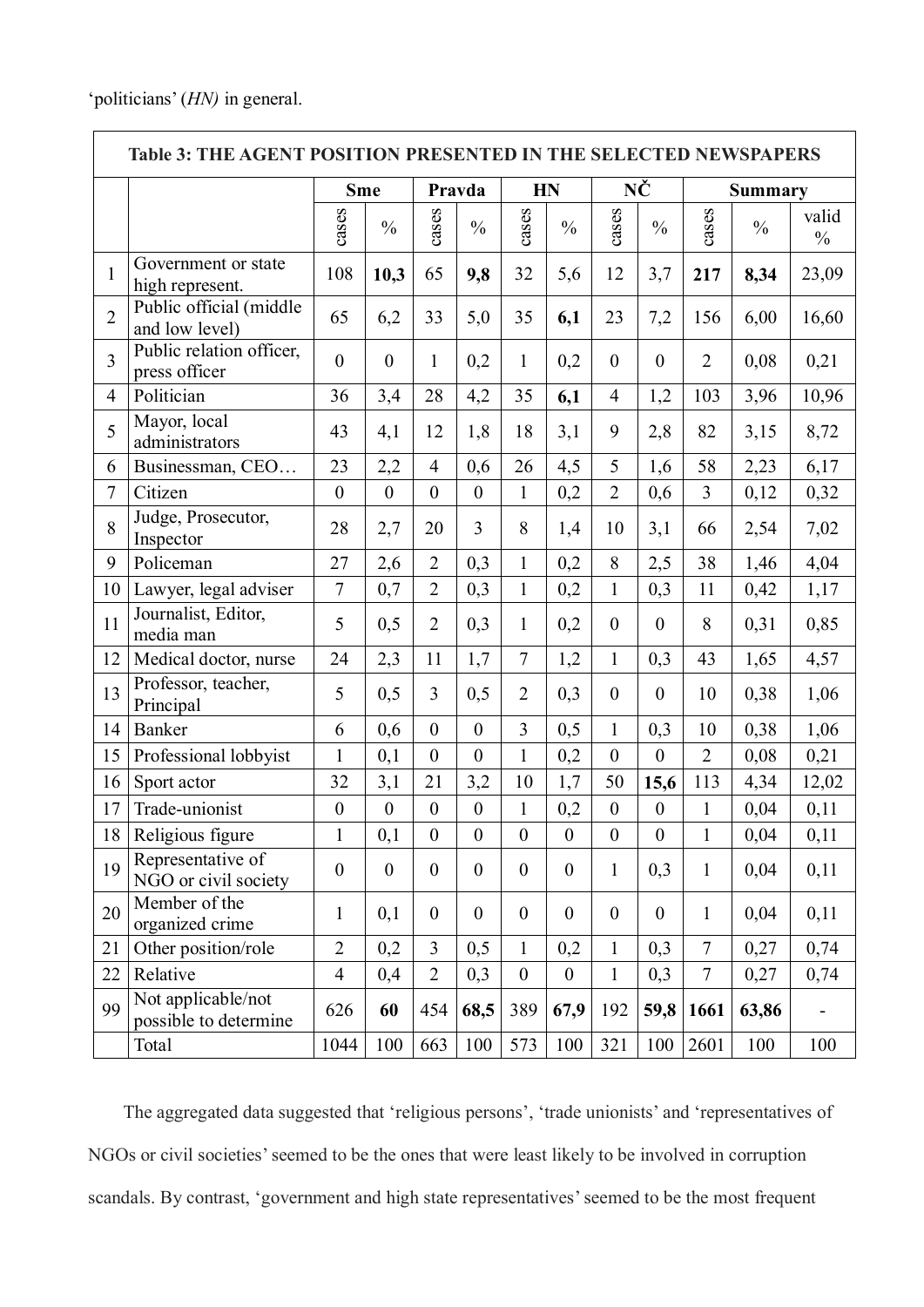agents of corruption stories in our sample, especially among those agents who were identifiable. In fact, 'government and high state representatives', together with 'public officials at a middle and low level', 'politicians in general', 'mayors and local administrators', 'judges, prosecutors, inspectors', and 'policemen', all combined (70%!) generated by far the largest significant common group (defined by their state or public service) of identifiable "agents" in our corruption stories. This actually reveals a lot about the low functionality of the state (see Schenk, 2000; Meyer-Sahling, 2009).

The next indicator focused on the status of an agent in corruption cases (Table 4). This status was actually not the most frequently applicable, except for the daily *NČ*, where the most frequent status (28%) was 'investigated'. *Sme* and *Pravda* reported, in second and third place, on the following statuses: 'just allegations of corruption' and 'investigated'. In the case of daily *HN*, it was vice-versa: 'investigated' in 2<sup>nd</sup> place and 'just allegations' in 3<sup>rd</sup> place. The second most frequent status in the daily *NC* was 'not applicable', followed by 'taken to trial' in third place. These results also suggested that *NČ* and *Sme* conducted the relatively best reporting in this particular field, with only 22% and 30% cases, which did not identify the status of an agent in the report. Yet, at the same time, *NČ* evidently emphasized the statuses of 'investigation', 'taken to trail' and 'arrest', which are all highly attractive news stories. Nonetheless, the watch-dog role was clearly enacted by *Sme* and *Pravda*. This can mostly be seen in the fact that both newspapers published the biggest number of 'allegations of corruption' (26% and 21%, respectively).

The aggregated data suggested that within the clearly identifiable cases, one third of agent statuses were presented as 'just allegations of corruption' and another third represented 'investigation' of cases.

The next three categories of statuses of some importance were 'arrested', 'taken to trail' and 'judged as guilty'.

| Table 4: THE KEY AGENT/STATUS PRESENTED IN THE SELECTED NEWSPAPERS |       |               |              |        |              |               |           |               |                   |               |         |  |
|--------------------------------------------------------------------|-------|---------------|--------------|--------|--------------|---------------|-----------|---------------|-------------------|---------------|---------|--|
|                                                                    | Sme   |               |              | Pravda |              | HN            |           |               |                   | Summary       |         |  |
|                                                                    | cases | $\frac{0}{0}$ | 89<br>S<br>ᢍ | $\%$   | es<br>S<br>d | $\frac{0}{0}$ | 89<br>cas | $\frac{0}{0}$ | 89<br>S<br>ಡ<br>ပ | $\frac{0}{0}$ | valid % |  |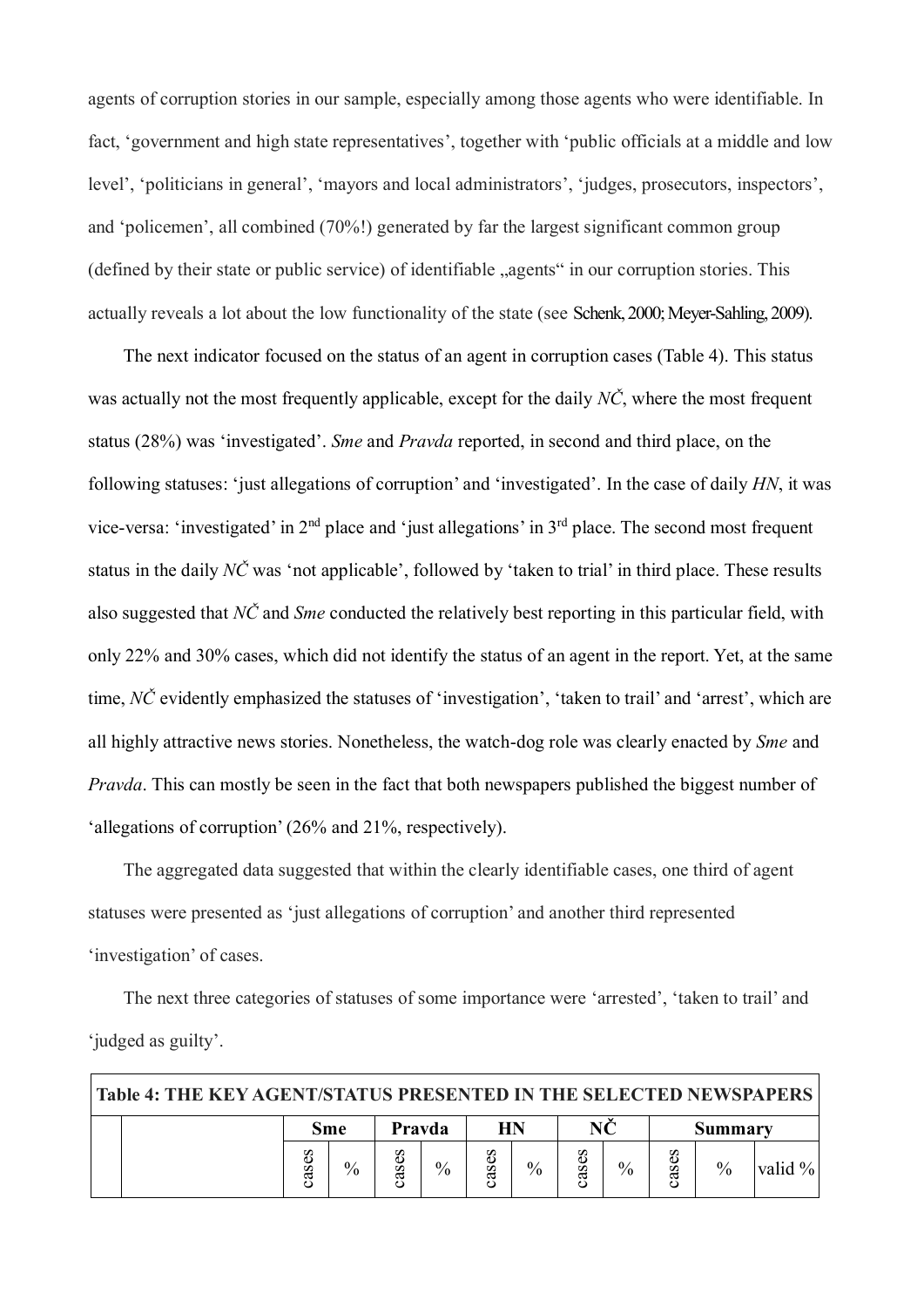| $\overline{1}$ | Just allegations of<br>corruption      | 92             | 26,4           | 46             | 20,8           | 36             | 18,8           | 14             | 13,1           | 36             | 21,68 | 33,63 |
|----------------|----------------------------------------|----------------|----------------|----------------|----------------|----------------|----------------|----------------|----------------|----------------|-------|-------|
| $\overline{c}$ | Investigated                           | 77             | 22,1           | 35             | 15,8           | 46             | 24,1           | 30             | 28             | 46             | 21,68 | 33,63 |
| 3              | Arrested                               | 18             | 5,2            | 9              | 4,1            | 14             | 7,3            | 11             | 10,3           | 14             | 6     | 9,3   |
| $\overline{4}$ | Taken to trial                         | 13             | 3,7            | 14             | 6,3            | $\overline{4}$ | 2,1            | 14             | 13,1           | $\overline{4}$ | 5,19  | 8,05  |
| 5              | Judged as free of<br>charges           | 5              | 1,4            | $\overline{4}$ | 1,8            | 5              | 2,6            | $\overline{4}$ | 3,7            | 5              | 2,08  | 3,22  |
| 6              | Judged as guilty                       | 30             | 8,6            | 8              | 3,6            | 5              | 2,6            | 9              | 8,4            | 5              | 6     | 9,3   |
| $\overline{7}$ | Mistrial for<br>procedural reasons     | $\overline{0}$ | $\overline{0}$ | 3              | 1,4            | $\theta$       | $\overline{0}$ | $\overline{0}$ | $\overline{0}$ | $\overline{0}$ | 0,35  | 0,54  |
| 8              | Other                                  | $\overline{2}$ | 0,6            | $\mathbf{1}$   | 0,5            | $\mathbf{1}$   | 0,5            | $\overline{0}$ | $\theta$       | $\mathbf{1}$   | 0,46  | 0,72  |
| 9              | Cooperate with the<br>police           | $\overline{2}$ | 0,6            | $\theta$       | $\overline{0}$ | 1              | 0,5            | 1              | 0,9            | $\mathbf{1}$   | 0,46  | 0,72  |
| 10             | Termination of<br>criminal proceedings | 5              | 1,4            | $\overline{0}$ | $\overline{0}$ | $\overline{0}$ | $\overline{0}$ | $\overline{0}$ | $\overline{0}$ | $\overline{0}$ | 0,58  | 0,89  |
| 99             | Not applicable                         | 104            | 29,9           | 101            | 45,7           | 79             | 41,4           | 24             | 22,4           | 79             | 35,52 |       |
|                | Total                                  | 348            | 100            | 221            | 100            | 191            | 100            | 107            | 100            | 191            | 100,0 | 100,0 |

Furthermore, the identification of a base transaction in corruption cases (Table 5) in each outlet was, in almost half of the cases, not applicable. However, when applicable, a majority of cases in three out of four analyzed outlets concerned 'licenses, certifications or positions'. Only in *Pravda* were other cases equalled in this number and concerned 'public procurement' (19%). Interestingly enough, a higher percentage of articles in the daily *Pravda* also dealt with corruption affecting 'access to services that someone is entitled to' (11% in comparison to 5%, 1% and 4%, respectively, in other outlets). This suggests or even confirms the more liberal-left position of *Pravda* among the analyzed newspapers.

The aggregated data further confirmed that the object of exchange given by the client to the agent was in almost half of the cases not identifiable. When identifiable, half of cases concerned 'licences, certifications and positions', followed by 30% of 'public procurement'. Only about 11% of cases dealt with 'access to services that someone is entitled to'.

| <b>Table 5: THE BASE/ORIGINAL TRANSACTION PRESENTED IN THE SELECTED</b><br><b>NEWSPAPERS</b> |           |               |        |      |           |               |       |      |                |               |                        |  |
|----------------------------------------------------------------------------------------------|-----------|---------------|--------|------|-----------|---------------|-------|------|----------------|---------------|------------------------|--|
|                                                                                              |           | <b>Sme</b>    | Pravda |      | <b>HN</b> |               | NČ    |      | <b>Summary</b> |               |                        |  |
|                                                                                              | 89<br>cas | $\frac{0}{0}$ | cases  | $\%$ | cases     | $\frac{0}{0}$ | cases | $\%$ | cases          | $\frac{0}{0}$ | valid<br>$\frac{0}{0}$ |  |
| Public procurement                                                                           | 52        | 14.9          | 44     | 19,9 | 37        | 19.4          | 11    | 10,3 | 144            | 16,61         | 29,75                  |  |
| Licences.                                                                                    | 99        | 28,4          | 43     | 19,5 | 68        | 35,6          | 36    | 33,6 |                | 28,37         | 50,83                  |  |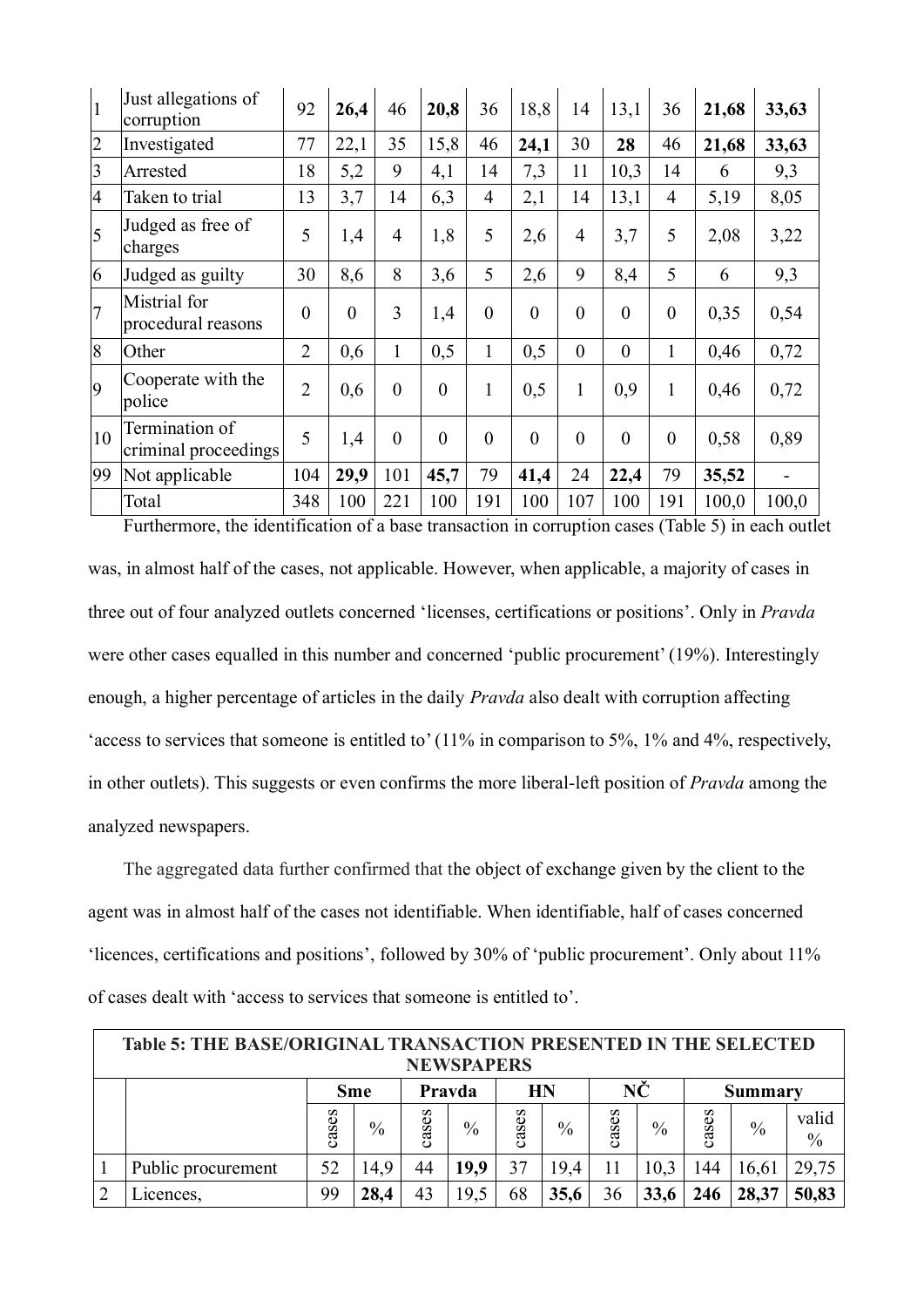|                | certifications,<br>positions                      |                |      |     |      |     |      |          |          |     |       |       |
|----------------|---------------------------------------------------|----------------|------|-----|------|-----|------|----------|----------|-----|-------|-------|
|                | Access to services that<br>someone is entitled to | 18             | 5,2  | 24  | 10,9 | 8   | 4,2  | 2        | 1,9      | 52  | 6     | 10,74 |
| $\overline{4}$ | Inspections,<br>neutralization                    | 18             | 5,2  | 3   | 1,4  | 8   | 4,2  | 7        | 6,5      | 36  | 4,15  | 7,44  |
|                | Other                                             | $\overline{4}$ | 1,1  |     | 0,5  |     | 0,5  | $\theta$ | $\theta$ | 6   | 0,69  | 1,24  |
| 99             | Not applicable                                    | 157            | 45,1 | 106 | 48   | 69  | 36,1 | 51       | 47,7     | 383 | 44,18 |       |
|                | Total                                             | 348            | 100  | 221 | 100  | 191 | 100  | 107      | 100      | 867 | 100,0 | 100,0 |

Finally, it is important to note that - when identifiable in the article - the implications of corruption (Table 6) were in the majority of cases 'political' in the serious news outlets *Sme, Pravda*  and *HN* (7%, 18%, 15% respectively), and 'economic' in the tabloid daily *NČ* (8%). The second most frequent implications in *Sme, Pravda* and *NČ* (4%, 10%, 3% respectively) were 'social' issues, while the second most frequent implications in *HN* were of 'economic' nature (13%).

The aggregated data further suggested that implications were simply missing in three quarters of reported cases. However, when they were mentioned, political implications represented almost half of all identifiable ones, followed almost equally by economic and social implications. In other words, the media correctly identified the roots of the problem in politics. Again, politics and adopted policies are key factors both to an identification of the roots of corruption as well as to its eventual solution.

#### **CONCLUSION**

Corruption is clearly an important topic (not only) in the Slovak media. However, the exact impact of corruption reporting on politics in general is difficult to reveal by scientific analysis such as HACA. Moreover, reviewed literature further revealed rather confusing and partially contradictory results regarding the potential impact of the media reporting about corruption on good governance and corruption perception – at least in the short term. Another problematic issue (or question) has risen with apparently missing correlations among the perception of corruption as projected by media coverage, actual level of corruption in a country, and trust in the media reporting on corruption in the political and public sector. Furthermore, no clear correlation between the freedom of the press and the level of corruption has been observed in Slovakia, either. Neither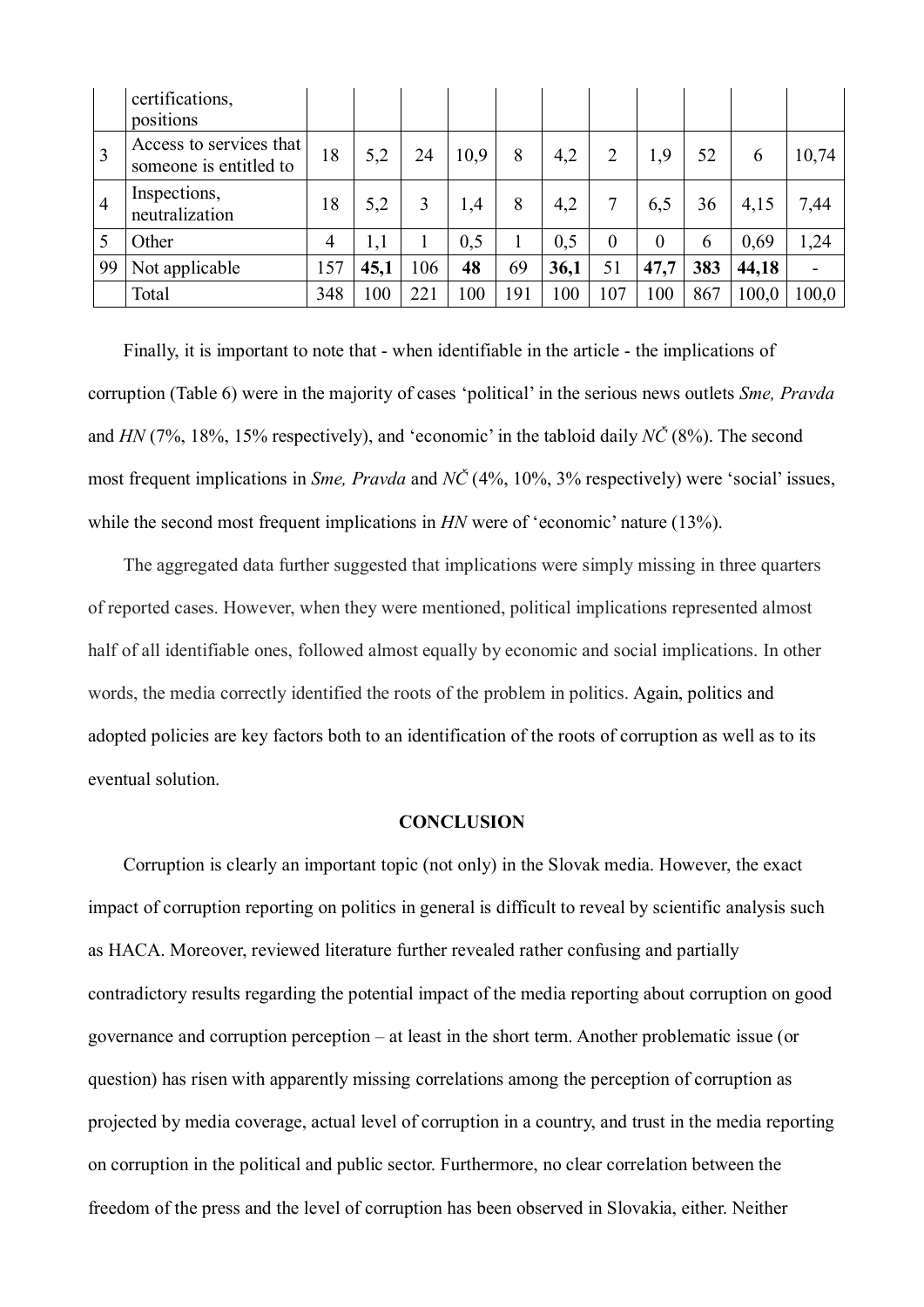qualitatively better and more extensive or even more scandalous coverage of corruption contributed to higher readership of newspapers in the long-term (although such an observation is weakened by impact of online publishing). Even the media ownership issue seems to be analysed from a wrong angle in some of the major related studies. It is important to differentiate among various types of media owners, which many influential theorists do not take into account. Moreover, the traditional opinion of the media's role as the state's fourth power is also questioned by the relevant theories about their actual agenda setting and inter-media agenda setting power and hierarchy of influences within their organisational networks. The media aim on extremely variable public demand and are subjected to different interests coming from their ownership, therefore, they cannot enact an equally important watch-dog role in the coverage of corruption. It is thus rather obvious that many problems in this area still have to be detailly researched.

Although HACA is a very useful tool for comparative analysis, especially in international comparative studies, its national utilisation - particularly in the case of languages with grammatical case systems - must be done very carefully (and that is why we have also presented adjusted aggregated data here) and various language specificities should be also considered. Nonetheless, the HACA approach may bring important results, or rather indicators, in long-term historical and broader perspectives. It can thus become a very useful analytical tool for those who are not familiar with local developments, including all types of international audiences as well as local analysts from various scientific fields (sociologists, political scientists, etc.) and, in future, historians. In every respect, a diligent interpretation of the data naturally makes an important difference and thus forms an essential part of any such analysis. However, a possibility of multiple and chain-like drawbacks within the pursuit of data collection, such as the incorrect selection of key words, unrepresentative sample selection, mistakes of coders, also has to be carefully considered during the conduct of a specific analysis.

Nevertheless, HACA revealed that the best coverage of corruption was provided by *Sme,* distantly followed by *Pravda* and *HN*, and finally by *NČ*. The results of our analysis have suggested that the largest number of corruption-related articles published during the monitored period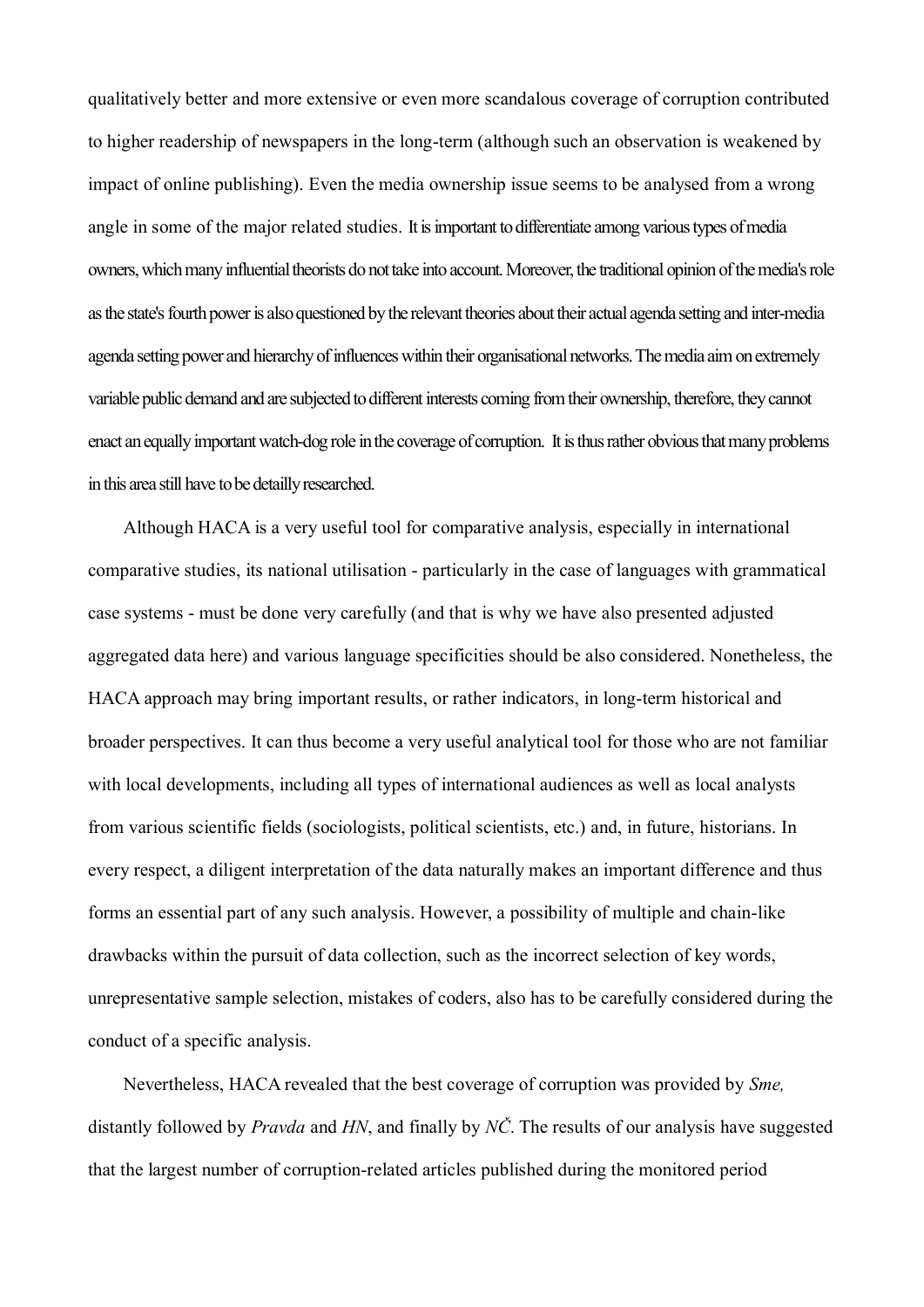appeared in the liberal daily *Sme*. This is, however, not surprising due to the general recognition of *Sme* as both an agenda-setting (including investigative journalism), as well as intermedia agendasetting newspaper. The relatively widest variety of different types of corruption was covered by *Sme*, whereas *NC* employed the lowest variety of these types (which were mostly about criminal aspects of corruption). In most of the news outlets (S*me, Pravda* and *HN*), the most frequent position of an agent involved in any corruption story was unidentifiable, or there was no category applicable to a position mentioned in the case. The selected Slovak media thus reported rather vaguely with regard to the status of an agent in articles on corruption-related issues or about allegations and investigations. Nevertheless, an involvement of public administration and public procurement officials clearly appeared to be the most problematic cases (among those identifiable transactions). Our analysis on the media coverage of corruption has also boldly indicated that politics and adopted policies are key factors both to an identification of the roots of corruption as well as to its eventual solution.

While covering corruption related stories, each type of medium also fulfills its role in the society, or rather, in the various segments of society, with different degree of scope and quality of coverage, as well as with distinct focus on topics and issues.

However, for the future, it would seem that the ownership of the media will play the most important role in the practice of media coverage (or non-coverage) on corruption in Slovakia, at least in the cases related to these owners and their business allies (or enemies).

### REFERENCES:

- Baboš, Pavol. (2015). Corruption Experience, Perception and Anti-Corruption Trust: Different Effects in Various Post-Communist States, Romanian Journal of Political Science**,** 15, (1)
- Baboš, Pavol. & Malová, Darina. (2014). Losing Jobs in Crisis: Impact on Corruption Experience, Perception and Trust in Fighting Corruption. *Raziskrave in Razprave (Research and Discussion)*, *7*, (1), 83-112.

Becker, Lee B., Cynthia English, Tudor Vlad (2013). Measurement Issues and the Relationship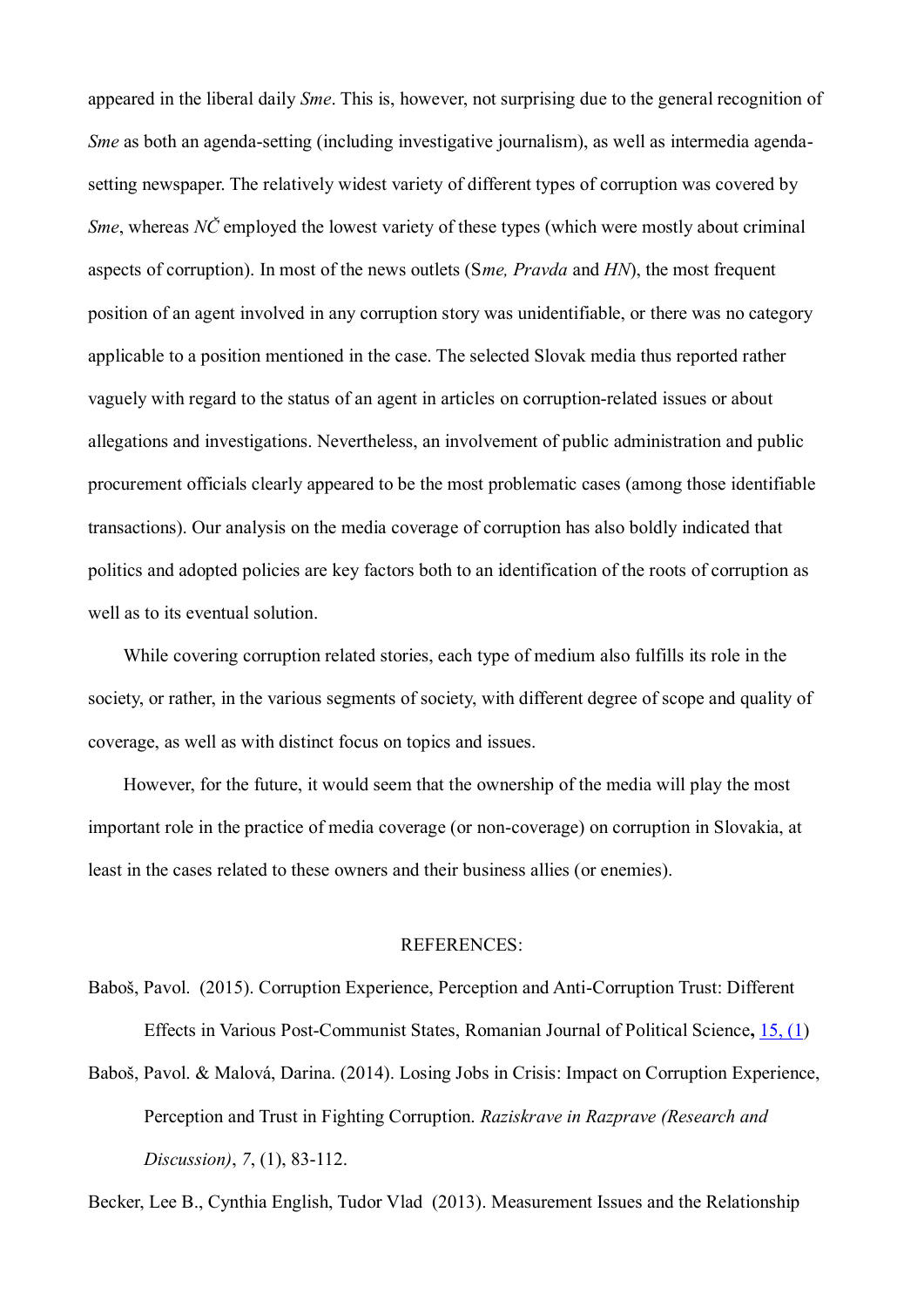Between Media Freedom and Corruption Presented to the Journalism Research and Education Section, International Association for Media and Communication Research, Dublin, Ireland, June 25-29, 2013,

Retrieved from the state of the state of the state of the state of the state of the state of the state of the state of the state of the state of the state of the state of the state of the state of the state of the state of

http://www.grady.uga.edu/coxcenter/Conference\_Papers/Public\_TCs/Becker\_Naab%20\_

English Vlad IAMCR 5 22 2013.pdf

Bergsdorf, Wolfgang. (2002). Die politische Wirkung der Medien in skandalisierten Situationen. In: Bergsdorf, W.; Klein, H.K.; Lammert, N. & Schmitt Glaeser, W. (Eds.) *Die repräsentative Demokratie und die Macht der Medien, Zukunftsforum Politik (10-20). 48*. Retrieved from http://www.kas.de/wf/doc/kas\_1034-544-1-30.pdf?021031104028

Balčytiené, Aukse. (2015). "Institutions and cultures: an analytical framework for the study of democratization and media transformations in Central and Eastern Europe". In B.Dobek-Ostrowska & M.Glowacki (Eds): *Democracy and Media in Central and Eastern Europe 25 years On,* (47-62), Frankfurt am Main: Peter Lang.

Boeri, Tito. & Battista Severgnini (2008). The Italian Job: Match Rigging, Career Concerns and Media Concentration. Serie A, Discussion Paper No. 3745, Bonn: IZA.

Costa, Silva. (2013). "Do freedom of information laws decrease corruption?" *Journal of law, Economics, and Organisation, 29* ( 6), 1317-1343.

de Beer, Arnold S., Láb, Filip., Strielkowski, Wadim., Tejkalová, Alena. N. (2015), Business influence on media news processing: a comparison of journalists' perceptions in the Czech Republic and South Africa, Economics and Sociology, 8, 1, 222-233. DOI: 10.14254/2071- 789X.2015/8-1/17

Entman, Robert. M. (2012). Scandal and Silence: Media Responses to Presidential Misconduct. Cambridge: Polity Press.

Čikovský, Konštantín. (2015, September 23). Smer sa bojí len telky, na vaše zdravie kašle [Smer is only

afraid of TV, it does not care about your health]. *Dennik N*. Retrieved from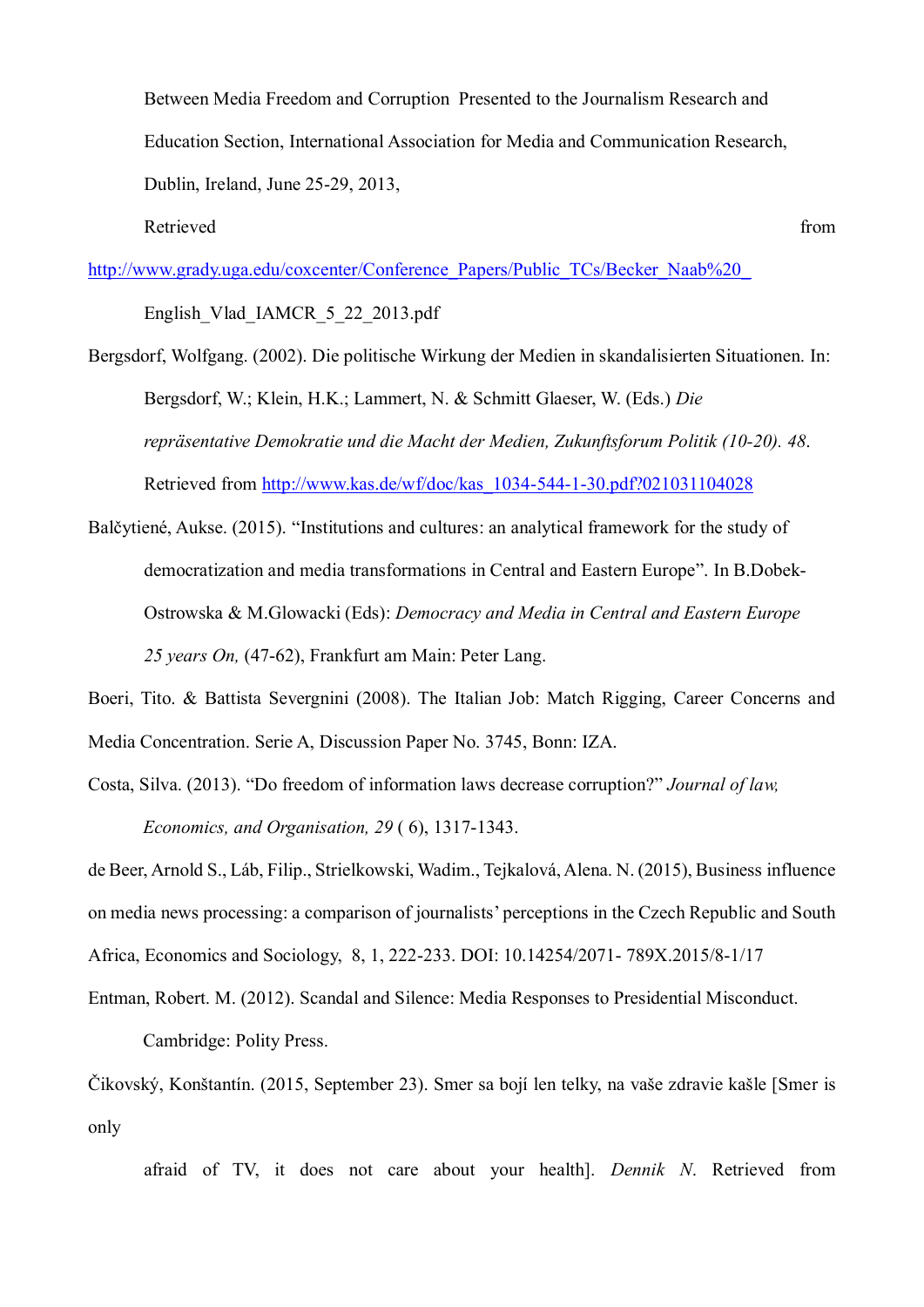https://dennikn.sk/249089/smer-sa-boji-len-telky-na-vase-zdravie-kasle/

Galmišová, Dominika (2015, May 29). Analýza: Ako intenzívne médiá informovali o desiatich vybraných kauzách [Analysis: How intensively did the media inform about 10 selected scandals]. *ineko.sk*. Retrived from http://www.ineko.sk/projekty/spravodajske-media

Grigorescu, Alexandru (2006). The Corruption Eruption in East-Central Europe: The Increased

Salience of Corruption and the Role of Intergovernmental Organizations, *East European Politics and* 

*Societies, (*20): 516 DOI: 10.1177/0888325405276655

- Groenendijk, Nico (1997). "A principal-agent model of corruption". *Crime, Law and Social Change*, *27*(3), 207-229.
- Charon, Nicholas (2013). "European Perceptions of Quality of Government: A Survey of 24 Countries". In A.Mungiu-Pippidi (Ed). *The Anticorruption Frontline. The Anticorruption Report, Vol.1*, (99-120), Opladen: Barbara Budrich Publishers,

Charron, Nicholas, Victor. Lapuente & Rothstein, Bob (2013). Quality of Government and Corruption from a European Perspective: A Comparative Study of Good Government in EU Regions. Cheltenham, UK: Edward Elgar.

- Chuang, J.; Wilkerson,J.D.; Weiss,R..; Tingley, D.; Stewart, B.M.; Roberts, M.E.; Poursabzi-Sangdeh, F.; Grimmer, J..; Findlater,L.; Boyd-Graber, J.; Hee, J. (2014). *Computer-Assisted Content Analysis: Topic Models for Exploring Multiple Subjective Interpretations*. *NIPS Workshop on Human-Propelled Machine Learning.* Retrieved from http://scholar.princeton.edu/sites/default/files/bstewart/files/nipshpml2014.pdf
- Kernová, Miroslava (2014, November 14). Ktoré médiá o kauze CT mlčali? (Which Media Kept Silent about CT Case?), Retrieved from http://omediach.blog.sme.sk/c/369117/ktoremedia-o-kauze-ct-mlcali.html

Lipták, Roman (2014). *Analýza mediálneho trhu v Slovenskej republike [An Analysis of Media Market in the Slovak Republic]*. Retrieved from www.nsrr.sk

Median SK (2015). MML – TGI národný prieskum spotreby, médií a životného štýlu. Market & Media & Lifestyle – TGI. Základné výsledky za 2. kvartál 2015 a 3. kvartál 2015 ( MML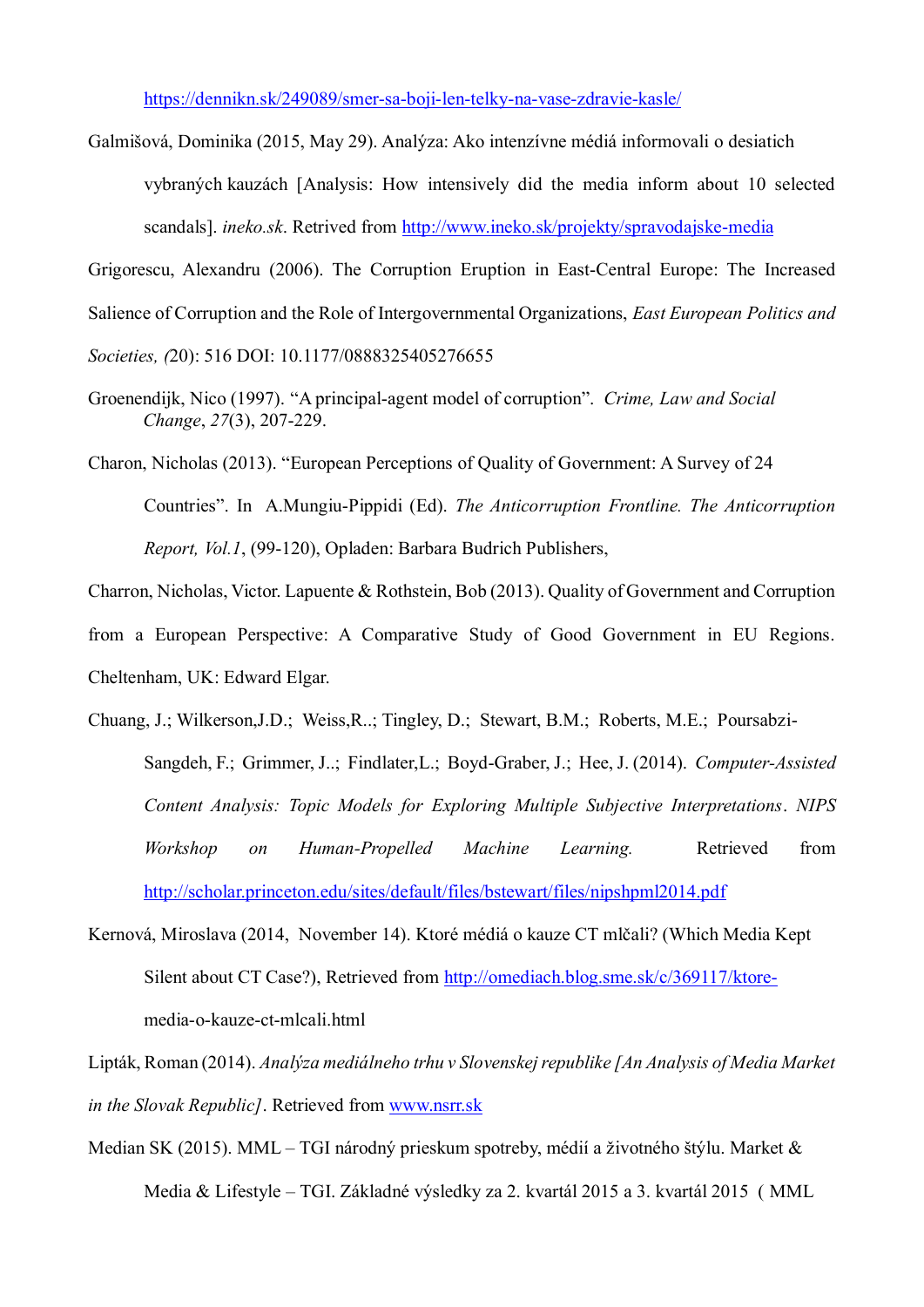– TGI National Survey on Cosumption, Media and Lifestyle.. Market & Media & Lifestyle – TGI. Basic Results for 2 Q. 2015 and 3.Q. 2015), Retrieved from http://www.median.sk/pdf/2015/ZS153SR.pdf

Meyer-Sahling, Jan-Hinrik (2009). Sustainability of Civil Service Reforms in Central Eastern Europe Five Years After EU Accession. *Sigma Paper* 44. Retrieved from

http://www.oecd.org/officialdocuments/displaydocumentpdf/?cote=gov/sigma%282009% 291&doclanguage=en

- Mungiu-Pippidi, Alina, ed. (2013). Controlling Corruption in Europe. The Anticorruption Report, vol.1. Opladen – Berlin – Toronto: Barbara Budrich Publishers
- Mungiu-Pippidi, Alina, ed. (2014). The Anticorruption Frontline. *The Anticorruption Report, vol.2*. Opladen – Berlin – Toronto: Barbara Budrich Publishers

Mungiu-Pippidi, Alina & Kukutschka, Roberto .M.B. (2013). "European Union Member States". In

A. Mungiu-Pippidi (Ed), Anticorruption Report, Vol. 1, (14-54). Opladen: Barbara Budrich Publishers.

Nagyová, Izabela & Žitňanský, Eduard. (2001).Korupcia na Slovensku a jej spracovanie v médiách (Corruption in Slovakia and Its Presentation in the Media). Bratislava: CPHR and Transparency International Slovensko, CIJ.

Ociepka, Beata; Justyna Woźna (2009). Niemiecki wydawca, polski czytelnik.

Prasa niemieckich wydawcow w debacie publicznej (German Publishers, Polish Reader. Press of German Publishers in a Public Debate). Wroclaw: Wydawnictwo ATUT,

Potts, Amanda, Monika Bednarek and Helen Caple (2015). How can computer-based methods help researchers to investigate news values in large datasets? A corpus linguistic study of the construction of newsworthiness in the reporting on Hurricane Katrina. Discourse & Communication, 9, 2, 149-172.

Schenk, Juraj (2010). Anómia na Slovensku v r. 2001 a 2008: porovnanie a niektoré metodologické problémy (Anomie in Slovakia in 2001 and 2008: comparison and some methodological issues. Sociológia, 42, 4, 287-315